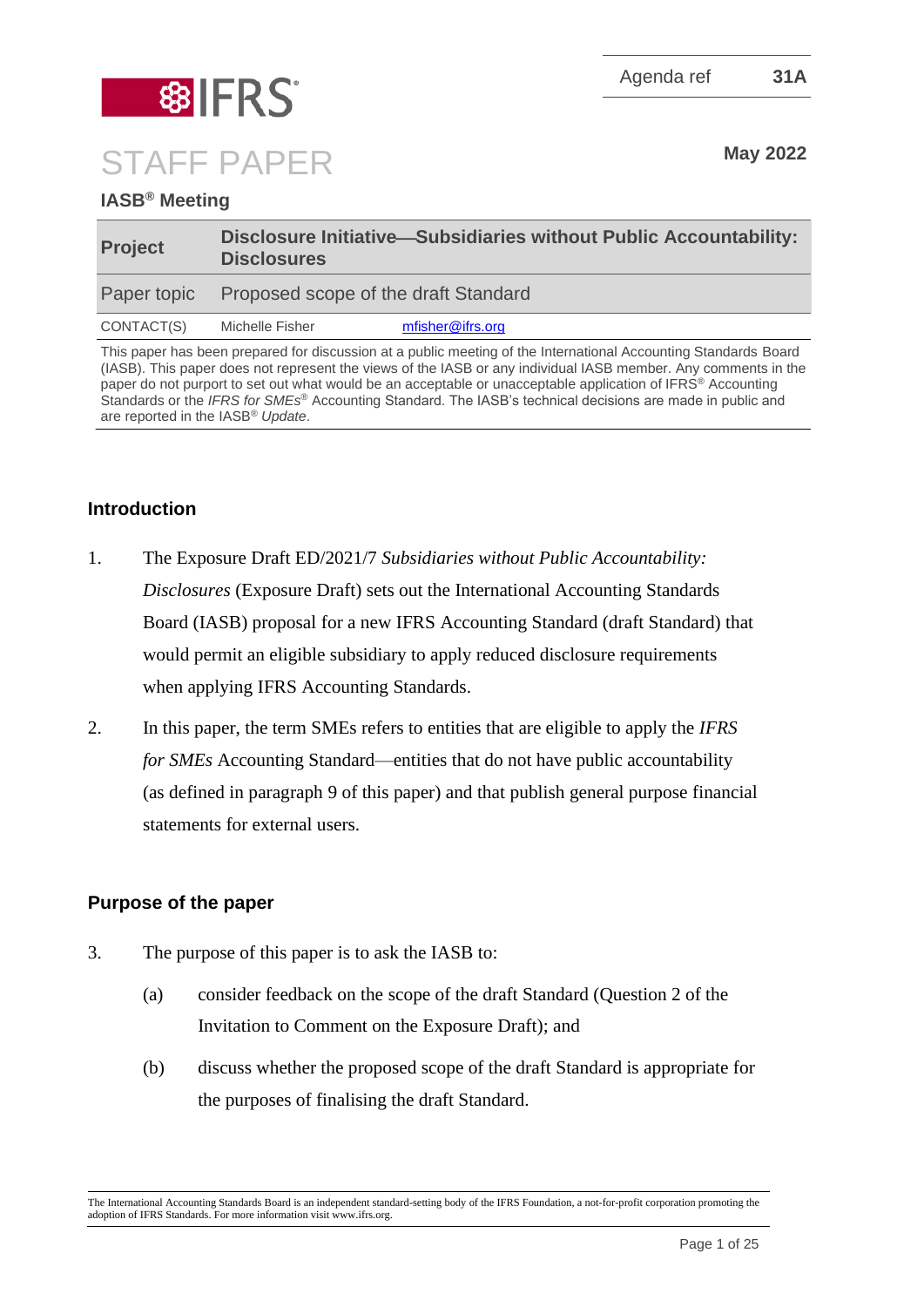- 4. This paper should be read together with Agenda Paper 30B *Towards an exposure draft—definition of public accountability* of this meeting, which discusses the comments raised about the description of public accountability in the draft Standard. The papers of this meeting do not consider how to address:
	- (a) issues about local endorsement processes for the draft Standard and the interaction with local laws and regulations in different jurisdictions; and
	- (b) issues relating to a subsidiary's transition to and from the draft Standard, including comments on application of the draft Standard by a subsidiary during the year even if it is no longer a subsidiary at the end of the reporting period.

The staff will ask the IASB to consider these issues at a future IASB meeting.

### **Summary of staff recommendations**

- 5. In this paper, the staff recommend that, if the IASB decides to proceed to finalise the draft Standard, it should:
	- (a) finalise the draft Standard with the scope as proposed in the Exposure Draft; and
	- (b) commit to review the scope of the draft Standard as part of the postimplementation review of the Standard.
- 6. In Agenda Paper 30B of this meeting, the staff recommend the IASB should clarify the definition of public accountability in the *IFRS for SMEs* Accounting Standard. Agenda Paper 30B of this meeting also includes the following recommendations if the IASB decides to proceed to finalise the draft Standard:
	- (a) clarifying amendments to the draft Standard to assist understanding of the definition of public accountability and avoid specifying how often the entities listed in paragraph 7(b) of the draft Standard hold assets in a fiduciary capacity for a broad group of outsiders as one of their primary businesses;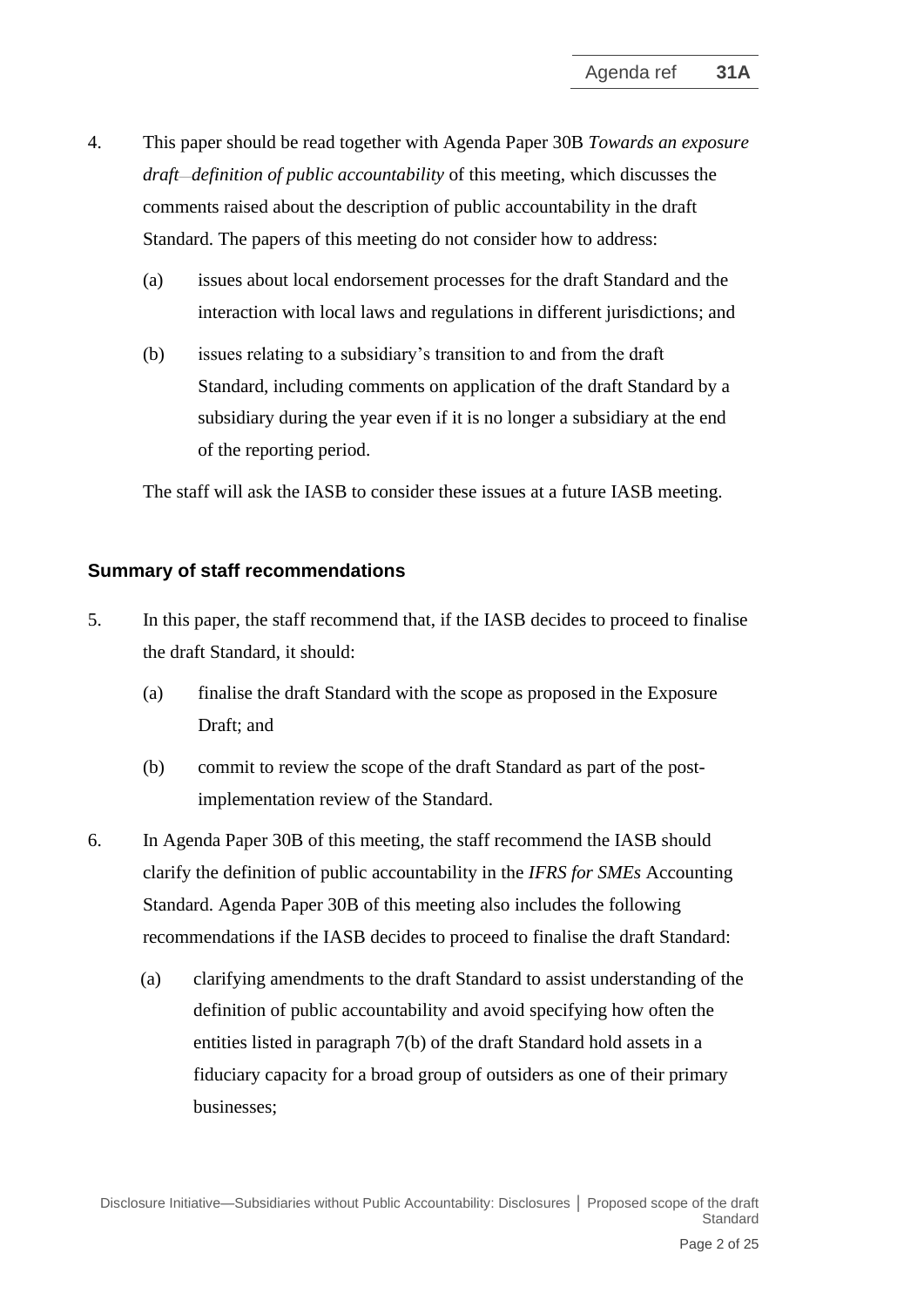- (b) clarifying amendments to the draft Standard that an intermediate parent assesses its eligibility to use the draft Standard in its separate financial statements on the basis of its own status without considering whether other group entities have, or the group as a whole has, public accountability; and
- (c) making the guidance on public accountability in Module 1 *[Small and](https://www.ifrs.org/content/dam/ifrs/supporting-implementation/smes/module-01.pdf)  [Medium-sized Entities](https://www.ifrs.org/content/dam/ifrs/supporting-implementation/smes/module-01.pdf)* (the educational material on Section 1 of the *IFRS for SMEs* Accounting Standard) available on the IFRS Foundation website as guidance supporting the draft Standard.

### **Structure of the paper**

- 7. This paper is structured as follows:
	- (a) proposed scope of the draft Standard (paragraphs 8–10 of this paper);
	- (b) feedback on the Exposure Draft (paragraphs 11–30 of this paper);
	- (c) staff analysis (paragraphs 31–49 of this paper);
	- (d) staff recommendation and possible next steps (paragraphs 50–52 of this paper);
	- (e) question for the IASB;
	- (f) Appendices:
		- A—Extract from the Basis for Conclusions on the Exposure Draft—scope of the draft Standard; and
		- B—Alternative view on the Exposure Draft.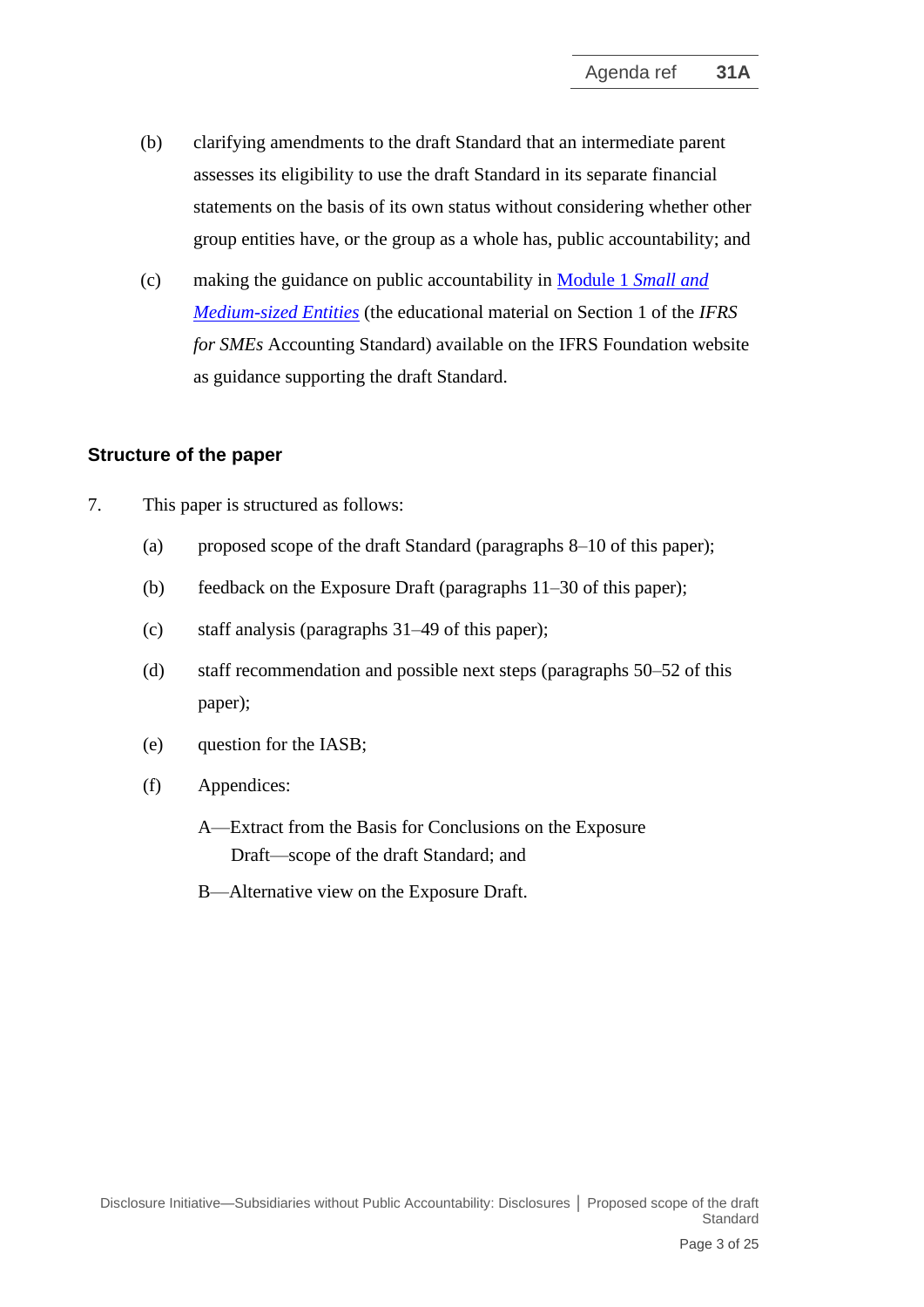## **Proposed scope of the draft Standard<sup>1</sup>**

- 8. The Exposure Draft proposes an entity would be permitted to apply the draft Standard in its consolidated, separate or individual financial statements if and only if, at the end of its reporting period, it:
	- (a) is a subsidiary (as defined in Appendix A of IFRS 10 *Consolidated Financial Statements*);
	- (b) does not have public accountability (see paragraph 9 of this paper); and
	- (c) has an ultimate or intermediate parent that produces consolidated financial statements available for public use that comply with IFRS Accounting Standards.
- 9. The *IFRS for SMEs* Accounting Standard states that an entity has public accountability if:<sup>2</sup>
	- (a) its debt or equity instruments are traded in a public market or it is in the process of issuing such instruments for trading in a public market (a domestic or foreign stock exchange or an over-the-counter market, including local and regional markets); or
	- (b) it holds assets in a fiduciary capacity for a broad group of outsiders as one of its primary businesses (most banks, credit unions, insurance entities, securities brokers/dealers, mutual funds and investment banks would meet this criterion).
- 10. Paragraphs BC12–BC22 of the Basis for Conclusions on the Exposure Draft (reproduced in Appendix A to this paper) set out the IASB's rationale in setting the scope as eligible subsidiaries (those meeting the criteria in paragraph 8 of this paper). One IASB member held the alternative view that all entities without public accountability should be eligible to apply the draft Standard, and this is set out in

<sup>1</sup> Paragraphs 6–7 of the draft Standard.

<sup>2</sup> Paragraph 1.3 of the *IFRS for SMEs* Accounting Standard and reproduced in paragraph 7 of the draft Standard*.*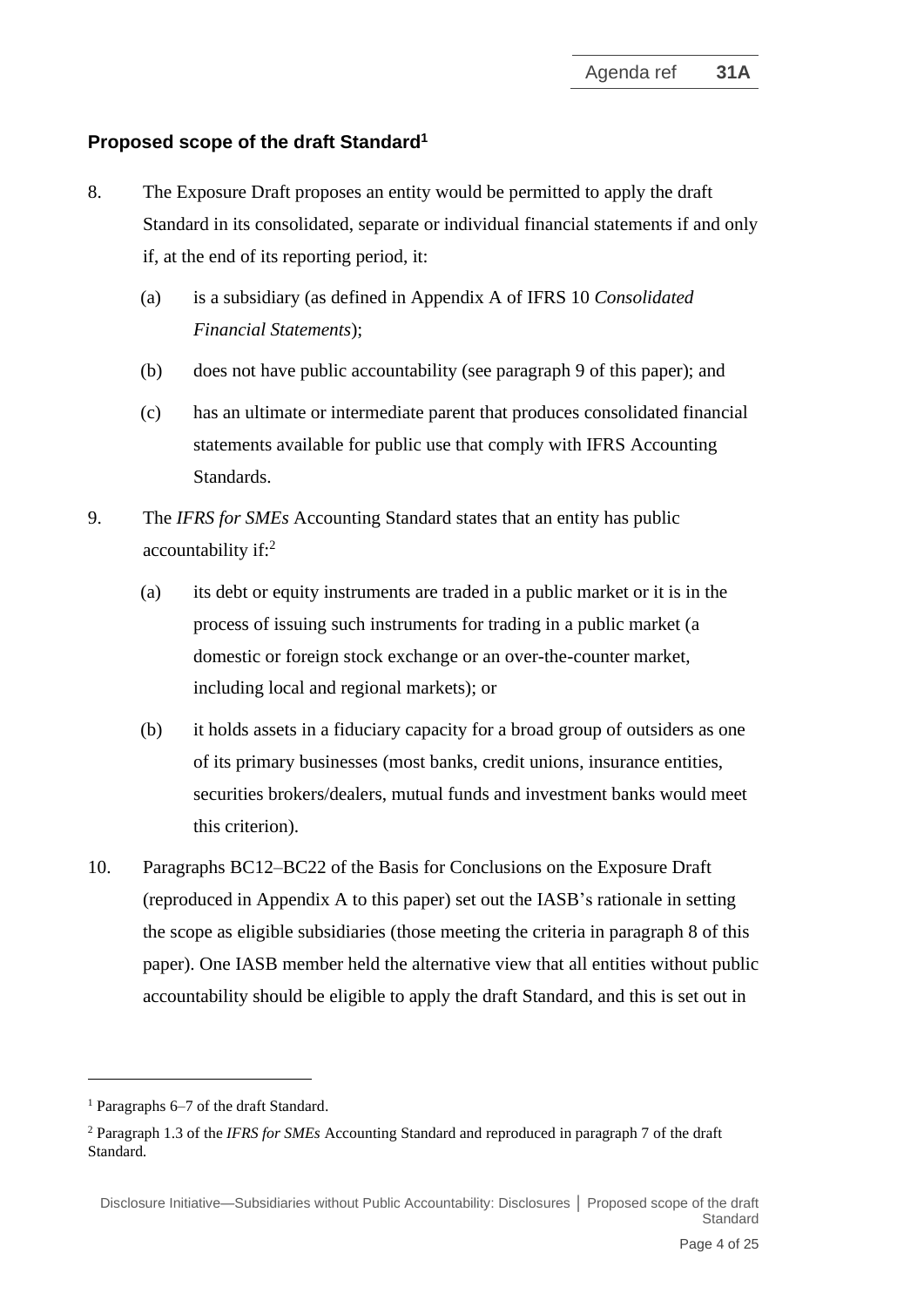paragraphs AV1–AV8 at the end of the Basis for Conclusions on the Exposure Draft (reproduced in Appendix B to this paper).

## **Feedback on the Exposure Draft<sup>3</sup>**

#### *Overall feedback*

11. There were mixed views on the proposed scope of the draft Standard. Many respondents suggested widening the scope to allow more entities to apply the proposals. However, they had different views on how the scope should be widened. Some respondents agreed with the proposed scope but suggested the IASB considers widening the scope at a later stage, for example, after the draft Standard has been implemented.

#### *Feedback from the comment letters*

- 12. Some respondents agreed with the proposed scope. These respondents noted that the draft Standard proposes a new approach to reduce disclosures in IFRS Accounting Standards and agreed that the IASB is rightfully cautious in determining who should be permitted to apply the draft Standard.
- 13. Some of the respondents who agreed with the proposed scope suggested that the IASB could consider widening the scope after the draft Standard has been implemented for a period of time. A respondent suggested that, in parallel with the finalisation of the draft Standard, the IASB could assess the possibility of widening the scope at a later date to include other types of entities.
- 14. Many respondents disagreed with the proposed scope in the draft Standard. Of those who disagreed:

<sup>3</sup> See also [Agenda Paper 31A](https://www.ifrs.org/content/dam/ifrs/meetings/2022/april/iasb/ap31a-feedback-from-comment-letters.pdf) *Feedback from comment letters* and [Agenda Paper 31B](https://www.ifrs.org/content/dam/ifrs/meetings/2022/april/iasb/ap31b-subsidiaries-feedback-from-outreach-events-final.pdf) *Feedback from outreach events* (April 2022 IASB meeting papers)*.*

Disclosure Initiative—Subsidiaries without Public Accountability: Disclosures **│** Proposed scope of the draft **Standard**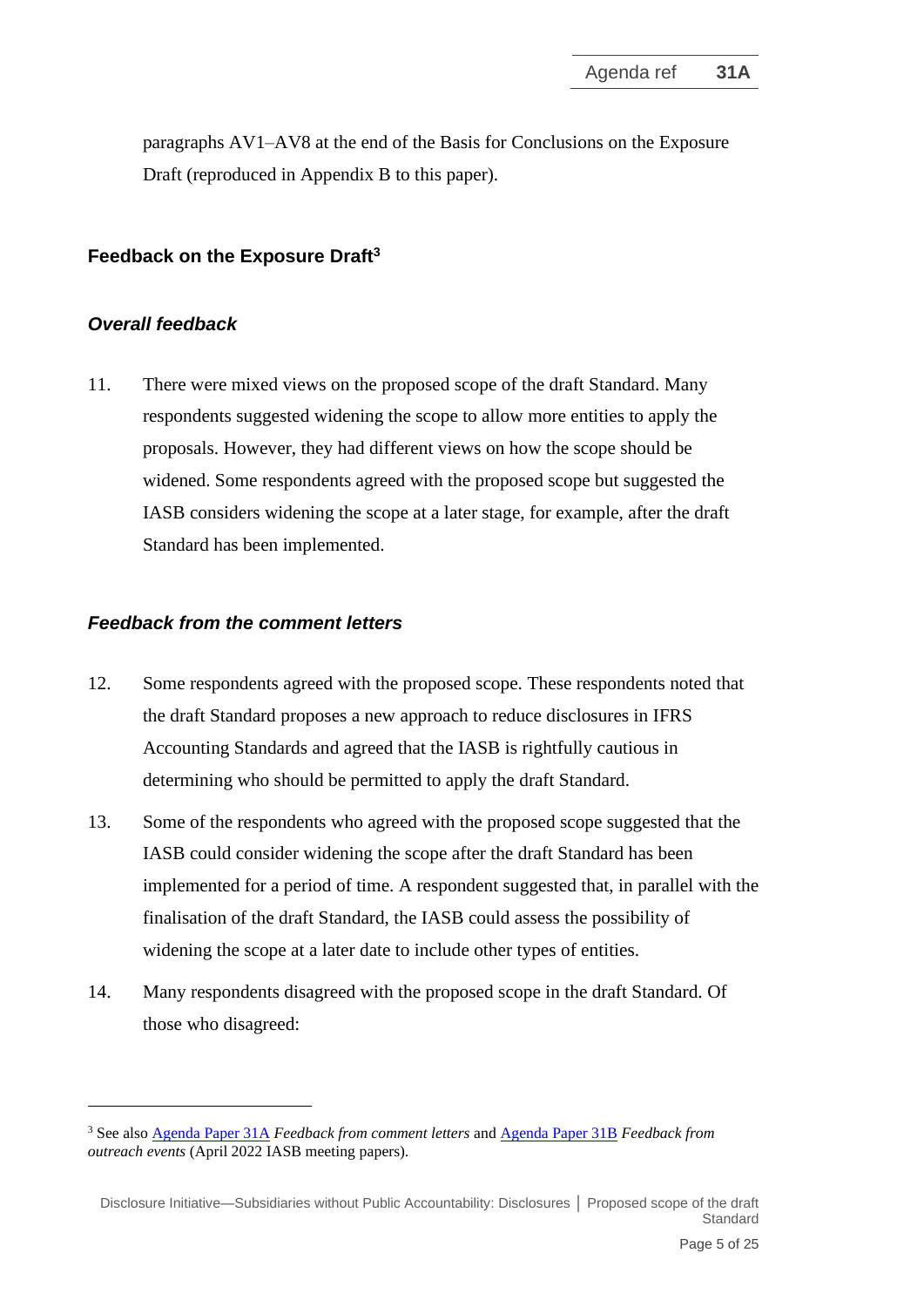- (a) most suggested widening the scope (see paragraphs 15–17 of this paper);
- (b) a few suggested a narrower scope (see paragraph 18 of this paper); and
- (c) a few observed that the regulator should determine who could apply the draft Standard (see paragraph 19 of this paper).
- 15. Respondents who suggested widening the scope expressed a variety of views on how the scope should be widened. Some suggested to widen the scope of the draft Standard to:
	- (a) *all* entities without public accountability (all entities that are SMEs). These respondents noted that the approach applied by the IASB in developing the disclosure requirements is relevant to all entities without public accountability. These respondents agreed with the alternative view on the Exposure Draft.
	- (b) joint ventures and associates without public accountability. These respondents said that these entities may need to maintain additional accounting records if they report to an investor that applies IFRS Accounting Standards.
	- (c) subsidiaries without public accountability *regardless* of the GAAP applied in the parent's consolidated financial statements.
	- (d) the ultimate parent's separate financial statements. Some respondents said that, in some jurisdictions, the reduced-disclosure framework permits application in the ultimate parent's separate financial statements.
	- (e) some financial institutions, including insurance entities and banks. Some of these respondents (particularly those in the insurance industry):
		- (i) disagreed with the statement in paragraph 7(b) of the draft Standard that most insurers hold assets in a fiduciary capacity. They assert that many insurers are not managing assets on behalf of policy holders.
		- (ii) said that unless the insurance entity is listed in a capital market, the insurer should be permitted to apply the draft Standard.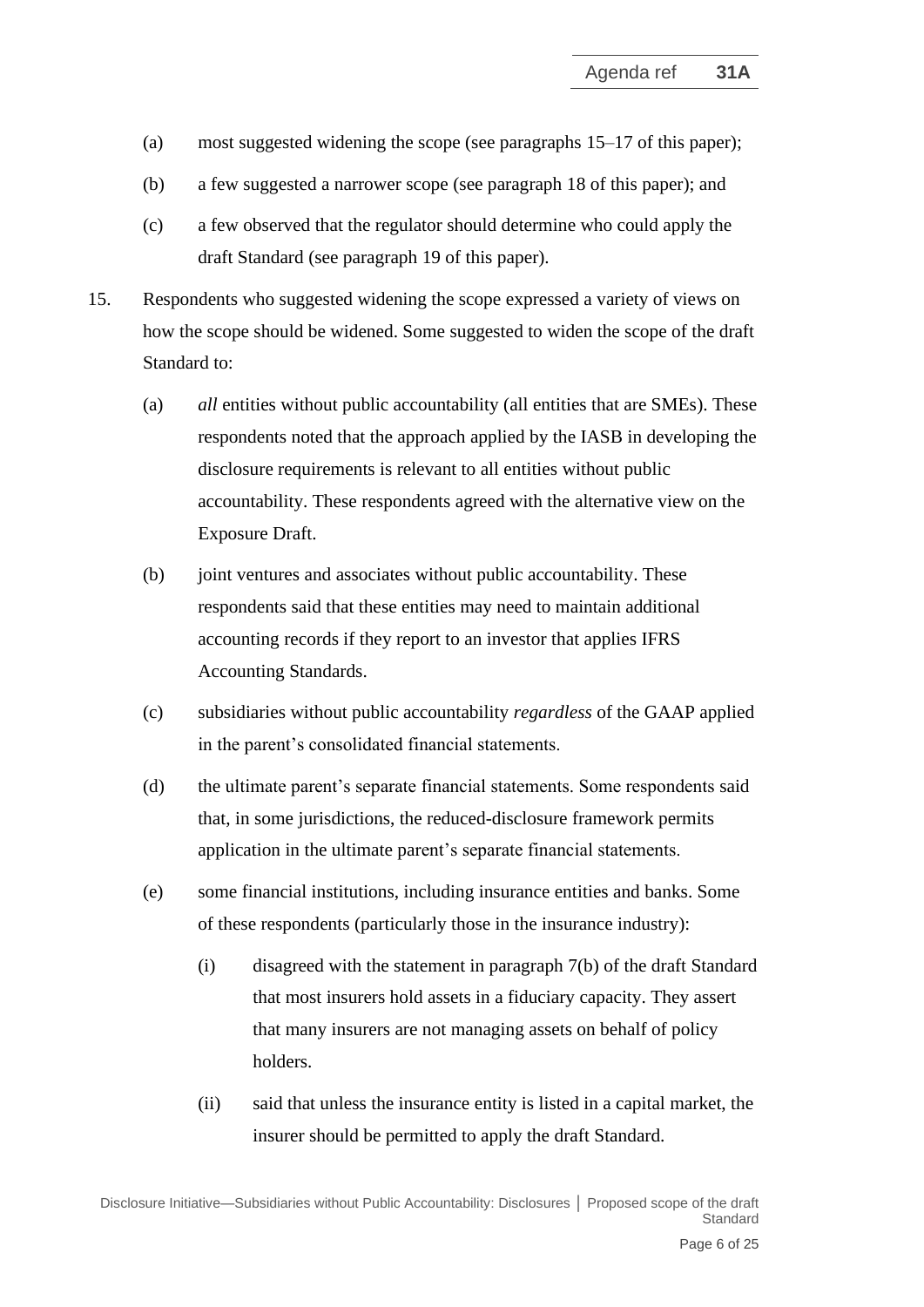#### 16. The Institute of Certified Public Accountants of Cyprus said:

We have some concerns on the narrowly defined scope of the ED. Though we fully agree on the public accountability criterion, we are not convinced that the Board's proposal to limit the applicability to subsidiaries would help in fully achieving the objective of this project. As noted in the Basis for Conclusions, the Board developed the proposed disclosure requirements following an approach relevant for all entities without public accountability, hence without taking into account any characteristics of a subsidiary. The standard is associated with cost savings, dismissing any unnecessary disclosures and thus no entity should be restricted in its use.

17. The German Insurance Association (GDV) said:

… We would find it fully inappropriate to generally exclude the insurance industry from the scope of the proposed new IFRS Standard. We believe that insurance undertakings being subsidiaries should be in the scope of the new regular IFRS if not listed on a capital market. And irrespective of the potential reliefs regarding IFRS 17, not listed insurance subsidiaries should be eligible to benefit from the reduced set of disclosure requirements regarding the other IFRS Standards to ensure level playing field with other industries.

- 18. A few respondents (mainly regulators) suggested a narrower scope:
	- (a) exclude those subsidiaries who are required to submit their financial statements to regulators applying IFRS Accounting Standards. It was noted that in some jurisdictions all entities within a group (parent and its subsidiaries) must file financial statements in accordance with IFRS Accounting Standards.
	- (b) exclude those subsidiaries who are currently applying IFRS Accounting Standards. The respondent noted that subsidiaries moving from the disclosures in IFRS Accounting Standards to the draft Standard would not enhance transparency and is therefore undesirable.
- 19. A few respondents (standard-setters in Asia) noted that local regulators are in a better position to determine the scope of the draft Standard. In their view: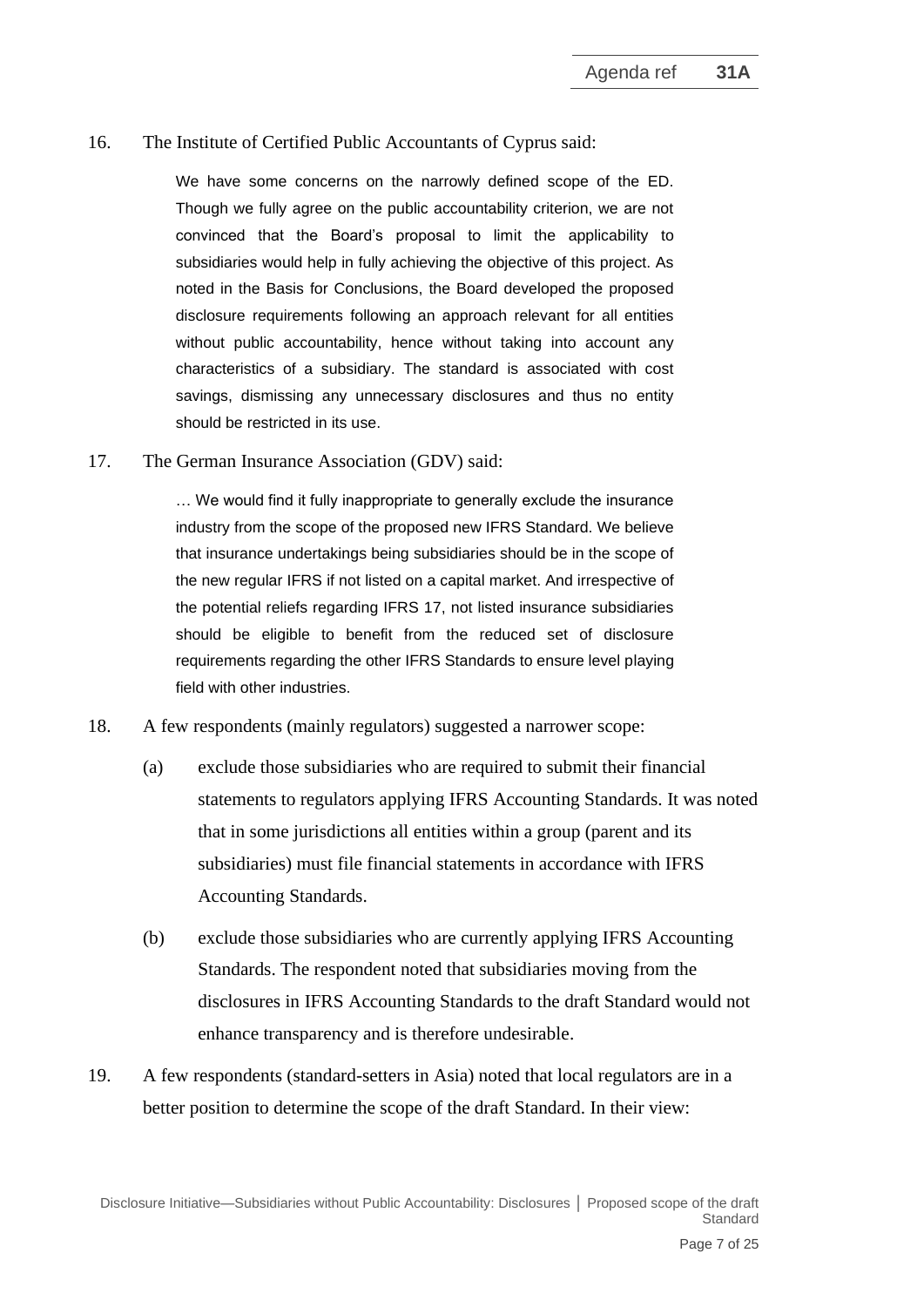- $(a)$ the IASB does not have authority to determine who must, should or could prepare financial statements applying IFRS Accounting Standards. The respondent attributed this statement to paragraph BC3.13 of the Basis for Conclusions on the *Conceptual Framework for Financial Reporting*. 4
- the proposed scope in the draft Standard may be inconsistent with how  $(b)$ IFRS Accounting Standards is adopted and enforced in different jurisdictions.
- 20. In responding to the Invitation to Comment, some respondents questioned how the draft Standard would interact with their local regulations. Many jurisdictions define 'public interest entity', a term that shares some similarities with 'public accountability'. However, different jurisdictions define this term differently.
- 21. The Institute of Chartered Accountants of Pakistan said:

In Pakistan, under the corporate law (i.e. the Companies Act, 2017) a differential financial reporting framework has been set. Differential financial reporting framework is prescribed based on the size (capital, assets thresholds etc.) of the entities. The framework includes IFRS Standards (applicable for listed, other public interest entities, large-sized companies and subsidiaries of listed companies), IFRS for SMEs (applicable for medium-sized companies) and a separate Accounting standard for small-sized companies. Importantly, the subsidiaries of listed entities (irrespective of their size) are required to prepare their separate financial statements in accordance with IFRS Standards.

22. The European Financial Reporting Advisory Group (EFRAG) said:

… National Standard-Setters have expressed concerns that the notion of public accountability is different from the notion of Public Interest Entities, a similar term used in the European Union accounting law. Therefore, the IASB's proposals in this project are likely to also put pressure on the definition of 'public accountability'. ...

<sup>4</sup> Paragraph BC3.13 of the Basis for Conclusions on the *Conceptual Framework for Financial Reporting states '*The 2018 Conceptual Framework provides a general description of a reporting entity, rather than stating who must, should or could prepare general purpose financial statements. The Board has no authority to determine who must, should or could prepare such statements'.

Disclosure Initiative—Subsidiaries without Public Accountability: Disclosures **│** Proposed scope of the draft Standard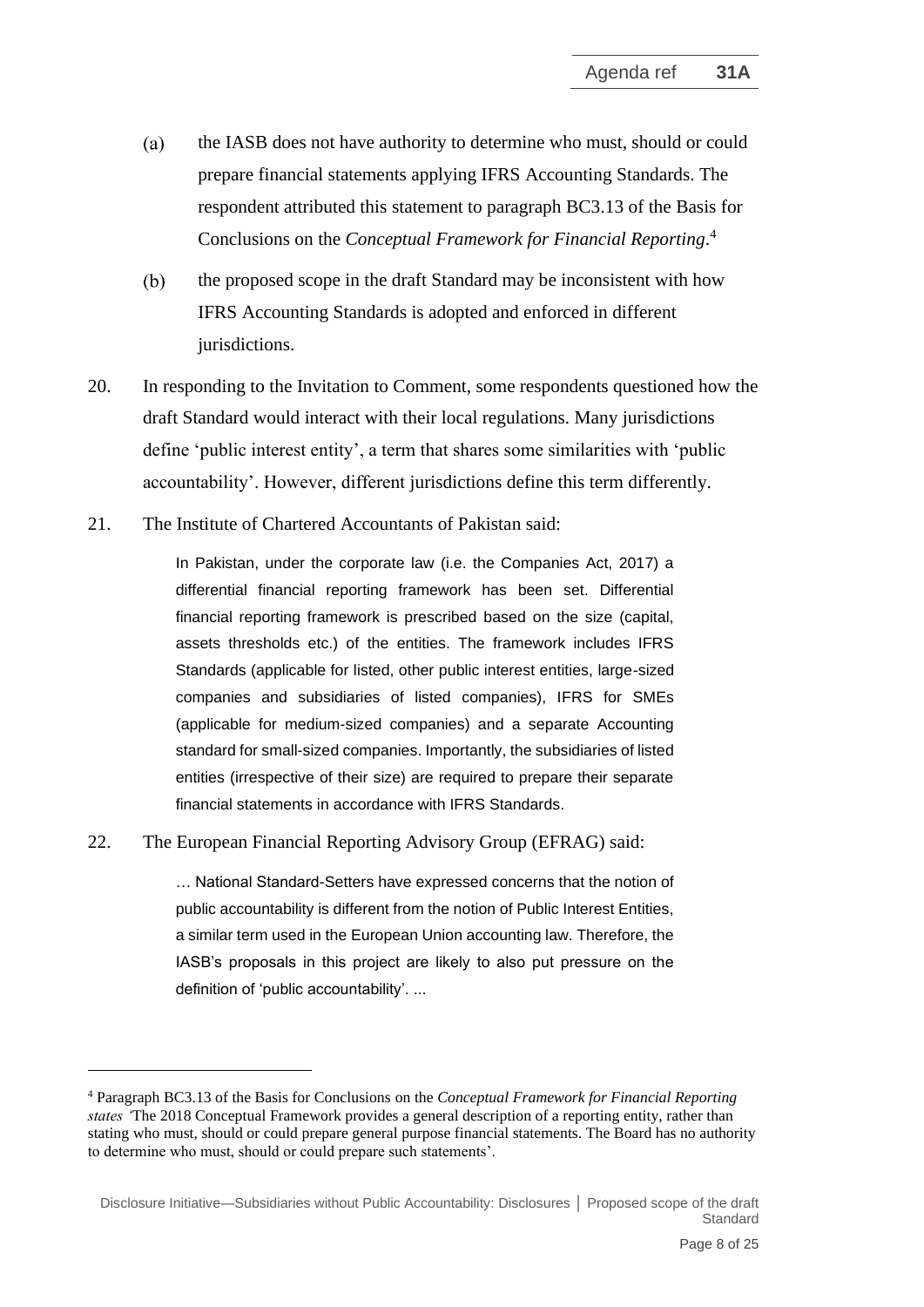- 23. Some respondents also sought further guidance on:
	- (a) the description of 'public accountability'. These comments are further detailed in Agenda Paper 30B of this meeting.
	- (b) when financial statements are 'available for public use'. Some respondents noted that the term is already used in several IFRS Accounting Standards. These respondents said that the term is fundamental to the scope criteria and suggested that additional clarification be provided.
- 24. Other comments on the scope include:
	- the IASB should consider requiring that non-controlling shareholders are  $(a)$ informed about, and do not object to, a partially owned subsidiary applying the draft Standard (similar to paragraph 4(a)(i) of IFRS 10 *Consolidated Financial Statements*); and
	- $(b)$ in jurisdictions where the *IFRS for SMEs* Accounting Standard is not applied, the draft Standard could enhance comparability among entities without public accountability, for example where these are applying different local GAAPs.

### *Feedback from outreach events*

- 25. Outreach participants expressed mixed views on the scope of the draft Standard. Those participants that disagreed with the proposed scope suggested a wider scope.
- 26. Of the participants who agreed with the proposed scope:
	- (a) some observed that the draft Standard proposes a new approach and the IASB is right to be cautious about permitting subsidiaries to apply it. Testing the approach on eligible subsidiaries first is appropriate.
	- (b) some observed that widening the scope could be considered as part of a review after the Standard has been implemented.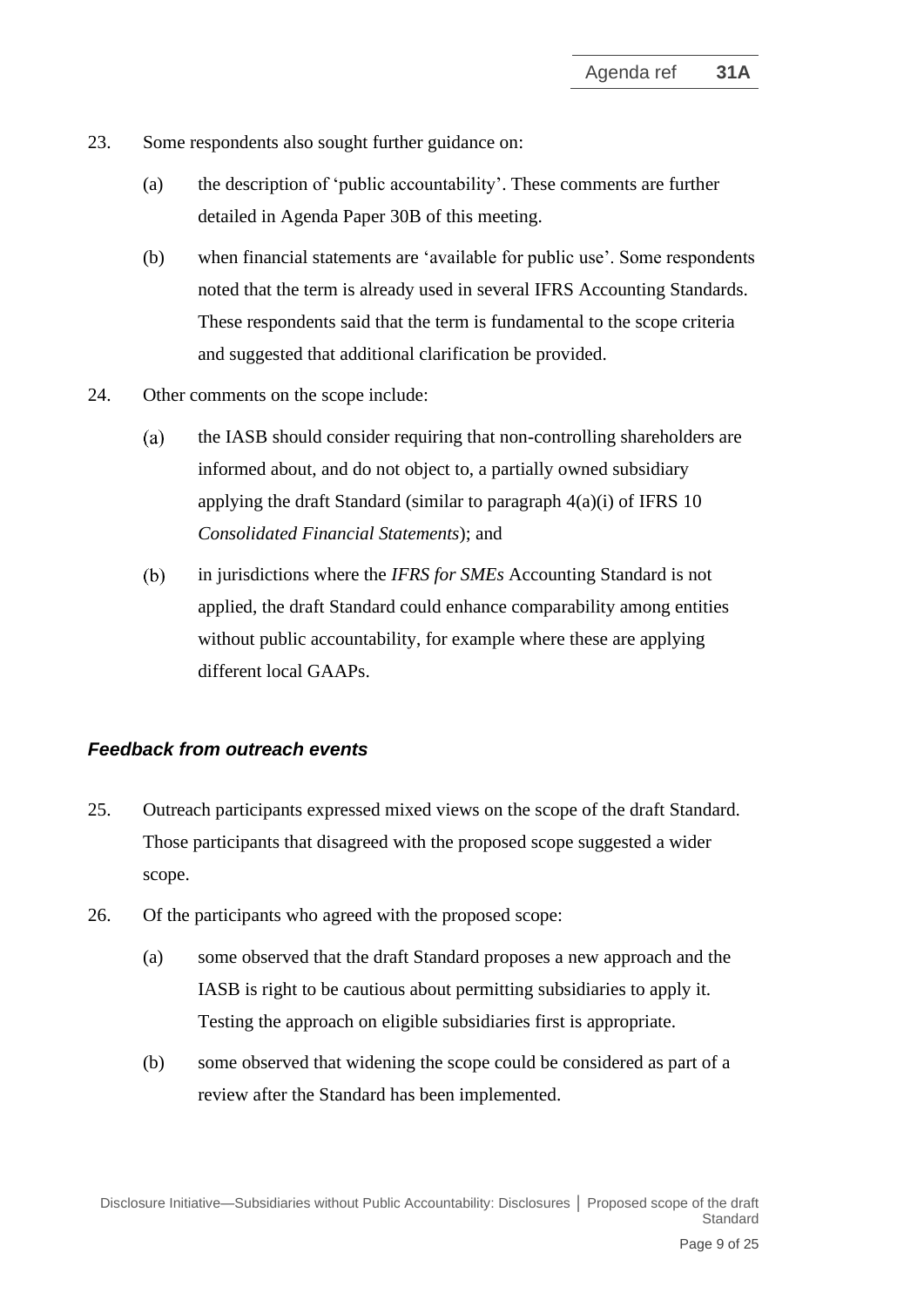- 27. Participants supporting a wider scope expressed the following different views on which other entities should be permitted to apply the draft Standard:
	- (a) *all* entities without public accountability (all entities that are SMEs);
	- (b) *some* entities without public accountability such as joint ventures and associates;
	- (c) subsidiaries without public accountability *regardless* of the GAAP applied by their parent; or
	- (d) branches of entities that are required to prepare financial statements.
- 28. A few participants, specifically standard-setters in Asia, asserted that local regulators are in a better position to determine the scope of the draft Standard. One participant disagreed with the 'optional' nature of the draft Standard.
- 29. One participant noted that, in their jurisdiction, subsidiaries of regulated entities are required to prepare financial statements that comply with IFRS Accounting Standards. This participant noted that the operational activities are usually undertaken by subsidiaries and the parent, in many instances, is a holding company. Hence, there is a requirement for subsidiaries to prepare financial statements that comply with IFRS Accounting Standards.
- 30. Some participants sought guidance on the scope paragraphs of the draft Standard including:
	- (a) guidance on 'public accountability'. These comments are further detailed in Agenda Paper 30B of this meeting.
	- (b) guidance on when financial statements are 'available for public use'. Some participants noted that the term is already used in IFRS Accounting Standards. These participants noted that additional clarification should be provided because the term is fundamental to the scope criteria.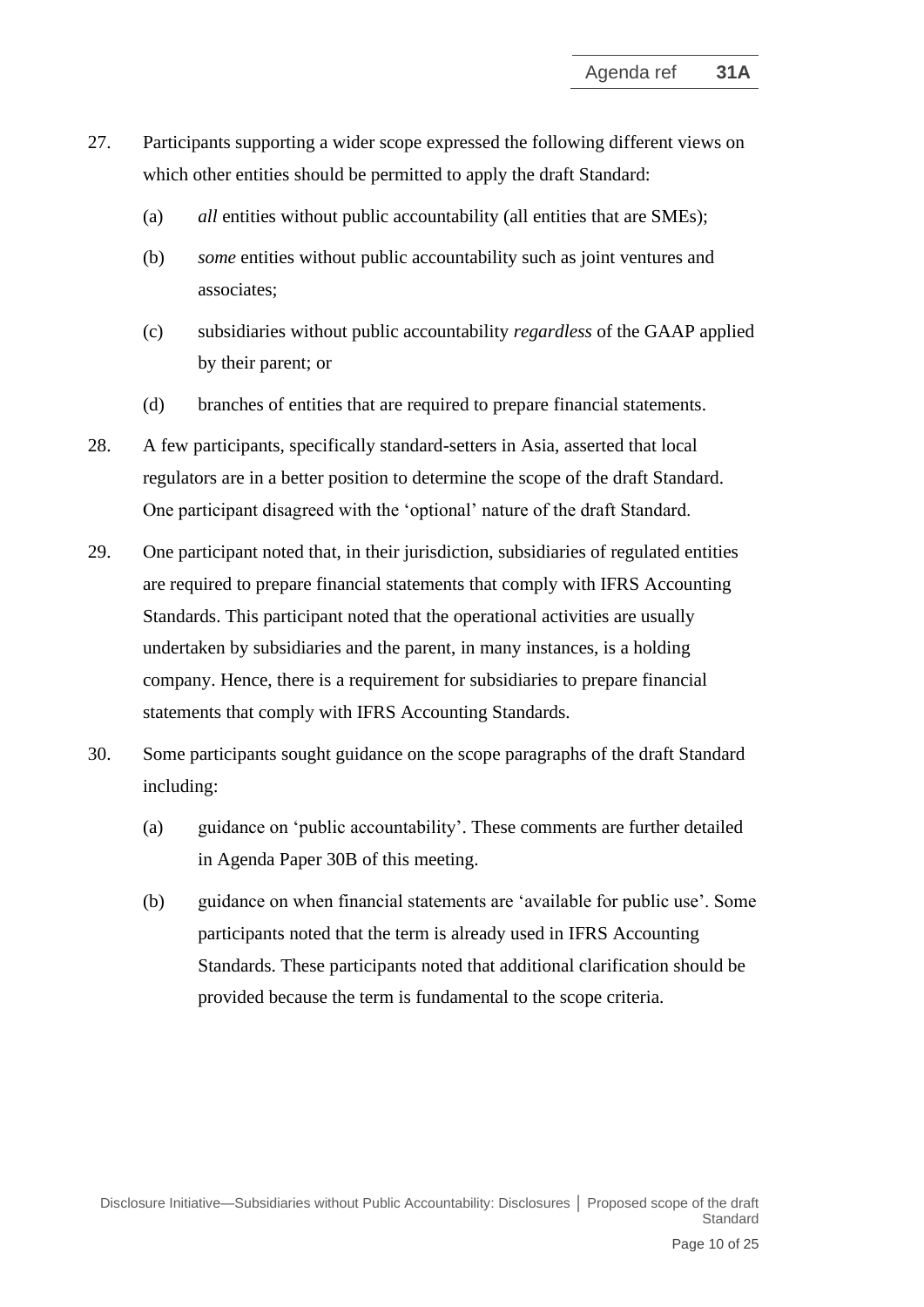# **Staff analysis**

- 31. The staff analysis is set out as follows:
	- (a) whether the scope should be widened to include:
		- (i) some or all other entities without public accountability, ie other SMEs (see paragraphs 32–38 of this paper);
		- (ii) subsidiaries that are financial institutions (see paragraphs 39–42 of this paper);
	- (b) whether regulators should set the scope (see paragraphs 43–44 of this paper);
	- (c) whether the scope should be narrower (see paragraphs 45–47 of this paper);
	- (d) clarification of the definition of public accountability (see paragraph 48 of this paper); and
	- (e) guidance on when financial statements are 'available for public use' (see paragraph 49 of this paper).

# *Should the scope be widened to include some or all other entities without public accountability, ie other SMEs?*

- 32. The proposed scope is consistent with feedback from stakeholders to the *Request for Views*—*2015 Agenda Consultation*. Those stakeholders—mainly preparers asked for reduced disclosure requirements for those subsidiaries whose parent prepares consolidated financial statements applying IFRS Accounting Standards.
- 33. The draft Standard was developed to address cost–benefit considerations for a subset of entities without public accountability (ie a subset of SMEs) arising from their particular circumstances—namely subsidiaries that must report to their parent applying IFRS Accounting Standards, but the users of the subsidiaries' own financial statements do not need the full disclosures required by IFRS Accounting Standards. These subsidiaries often have access to the group's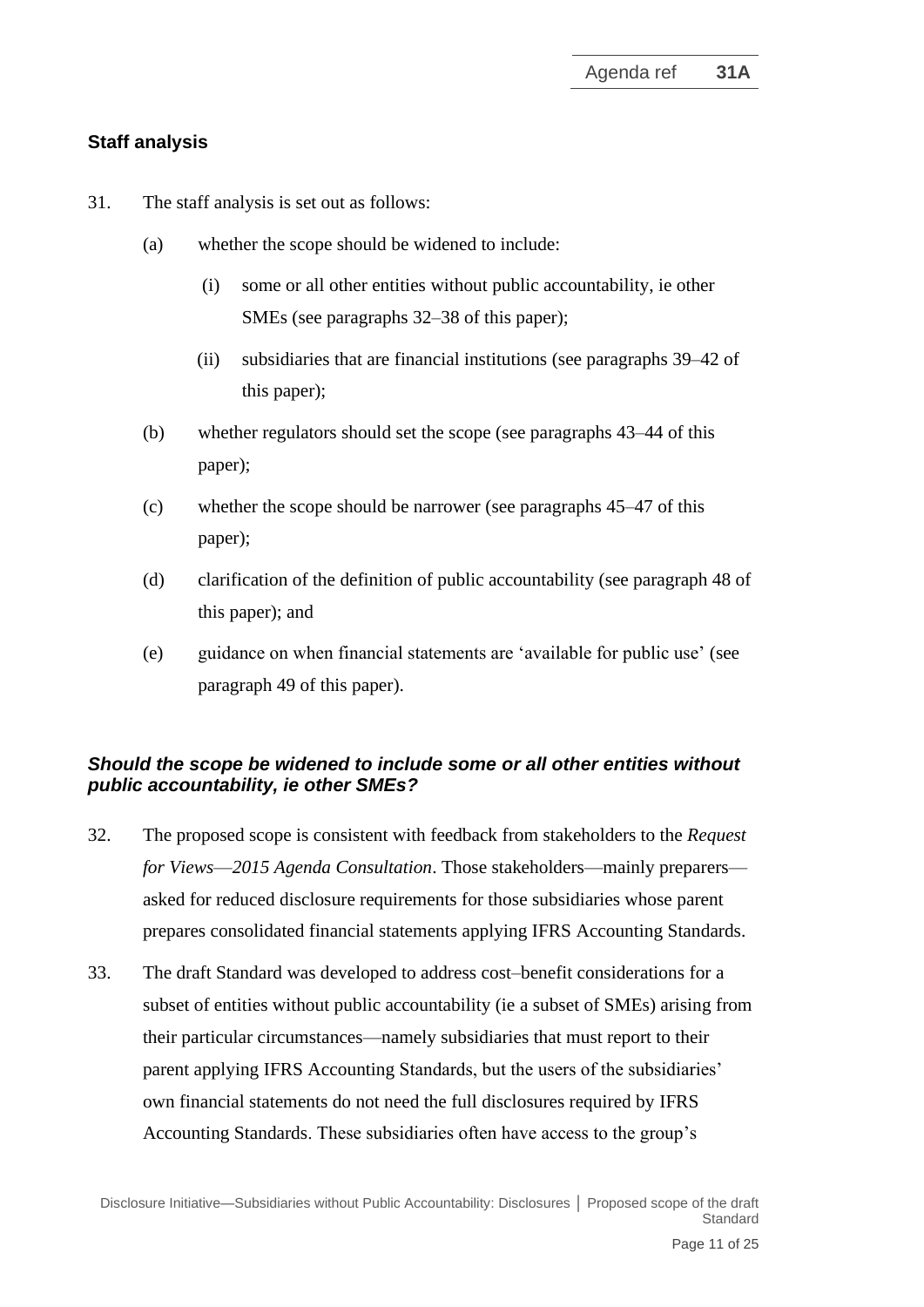resources and receive support in their application of IFRS Accounting Standards, which alleviates strain on their resources and helps them stay up to date with the ongoing changes to IFRS Accounting Standards.

- 34. In contrast, the staff think that the draft Standard may not be suitable for:
	- (a) an SME that *elects* to apply IFRS Accounting Standards in preparing its own financial statements. Such an SME is usually responding to users' needs for full IFRS information. If preparing financial statements applying the recognition and measurement principles in IFRS Accounting Standards is important to an SME's users, then disclosures required by IFRS Accounting Standards are likely to be equally important.
	- (b) other SMEs that do not need to report to a parent applying IFRS Accounting Standards. Applying the draft Standard may be more costly than applying the *IFRS for SMEs* Accounting Standard for these SMEs as the *IFRS for SMEs* Accounting Standard considers the costs to SMEs and the resources of SMEs to prepare financial statements and contains several simplifications to the recognition and measurement principles in IFRS Accounting Standards. Furthermore, amendments to the *IFRS for SMEs* Accounting Standard are not expected to be more frequent than once every three years to provide SMEs with a stable platform. Unlike subsidiaries, other SMEs may not have the resources to stay up to date with the ongoing changes to IFRS Accounting Standards.
	- (c) SMEs that are associates or joint ventures of an investor applying IFRS Accounting Standards. These investees are not part of the investor's group, which usually means the investor cannot direct them to report IFRS information under the group's accounting policies and they generally do not have access to the group resources to stay up to date with ongoing changes to IFRS Accounting Standards. <sup>5</sup> Furthermore, without a

<sup>5</sup> This statement is supported by feedback from stakeholders on the application questions in the IASB's Equity Method project, which indicated that the investor may not have the ability to require the investee to provide the necessary information to comply with the requirements in paragraphs 33–35 of IAS 28 (when the investor has a different reporting date from the investee or uses different accounting policies).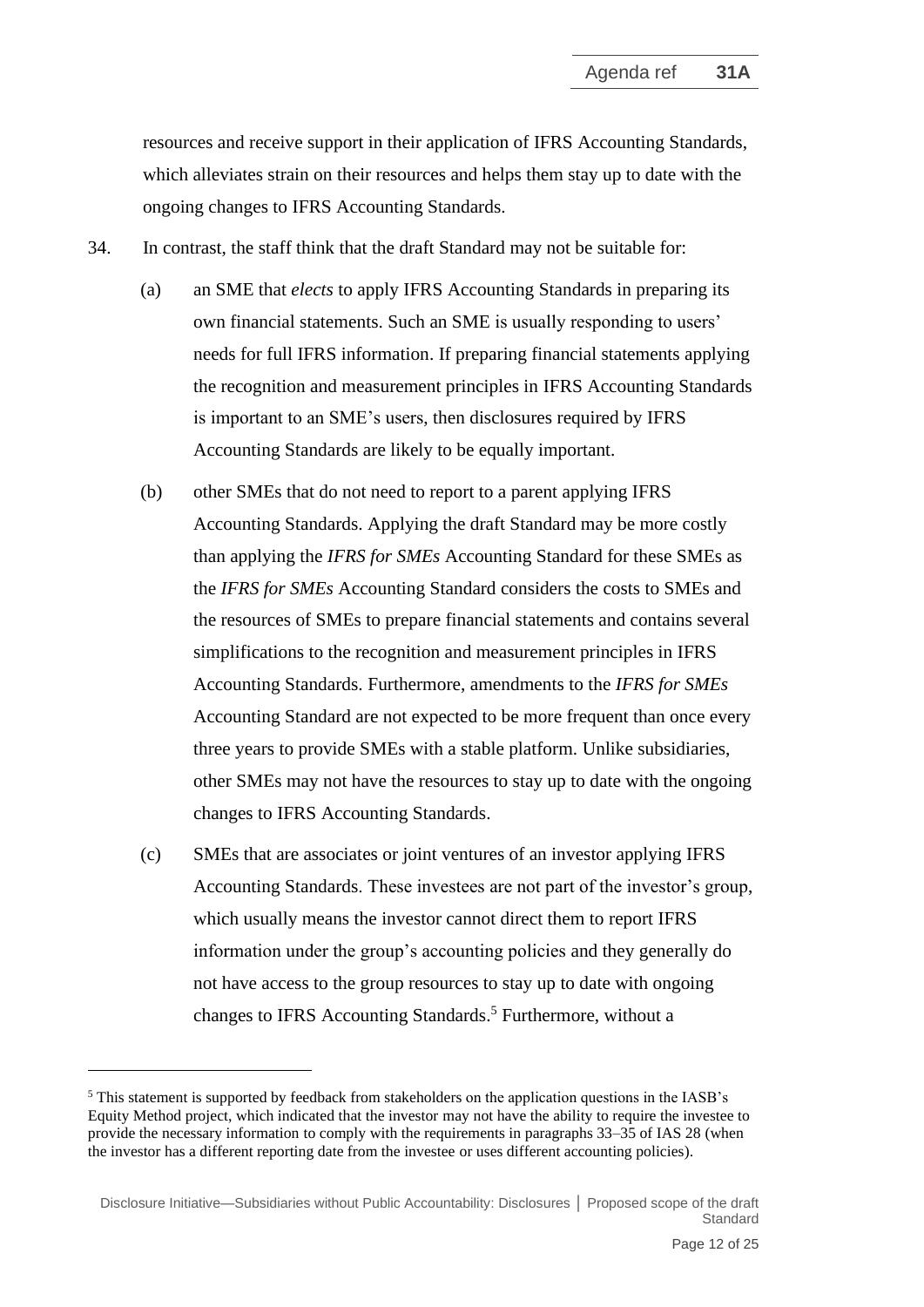controlling relationship, these entities may not know if they are an equity accounted investment of an investor applying IFRS Accounting Standards. An entity could be an associate or joint venture of more than one investor, making it difficult to determine which investor to consider when applying the proposed scope criterion in paragraph  $8(c)$  of this paper. For these reasons, applying the draft Standard rather than the *IFRS for SMEs* Accounting Standard could be more costly for these SMEs as explained in (b).

- 35. Nevertheless, feedback indicates that many respondents support widening the scope to include some other or all SMEs. The IASB's approach in developing the draft Standard was to eliminate disclosure requirements not intended for users of SME financial statements (discussed in more detail in Agenda Paper 31 *Cover Paper* of this meeting). Therefore, to some respondents, it may appear to be a straight-forward decision to widen the scope of the draft Standard to other SMEs.
- 36. The staff agree there would be benefits from widening the scope to include other SMEs, as discussed in paragraph BC15 of the Basis for Conclusions on the Exposure Draft. For example, in a jurisdiction that has not adopted the *IFRS for SMEs* Accounting Standard, application of the draft Standard could reduce costs for SMEs applying IFRS Accounting Standards, or it could improve an SME's cost of capital if it is applying local GAAP. Furthermore, respondents made the following suggestions, which are not addressed by paragraph  $34(a)$ –(c) of this paper, for which the draft Standard may be an attractive option:
	- (a) subsidiaries without public accountability *regardless* of the GAAP applied in the parent's consolidated financial statements; and
	- (b) ultimate parent's separate financial statements.
- 37. Nevertheless, the staff think widening the scope is a sensitive topic, which would take time for the IASB to redeliberate for the following reasons:
	- (a) although the IASB's approach in developing the draft Standard would be relevant to all entities without public accountability, the IASB made its decision to undertake the project based on the staff analysis of the costs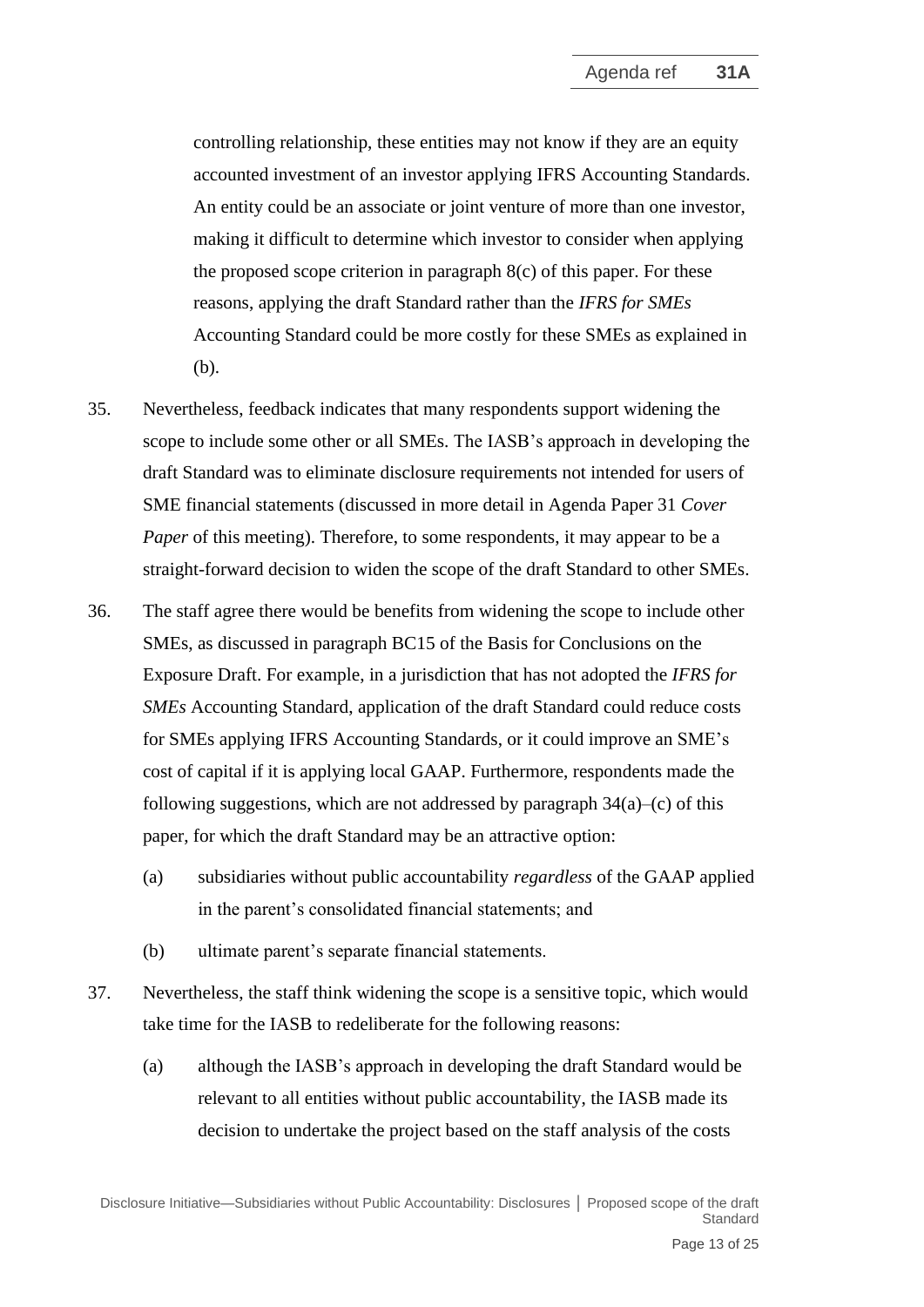and benefits for subsidiaries. The draft Standard proposes a new approach to exempt entities applying IFRS Accounting Standards from disclosure requirements in those Standards and therefore widening the scope is a sensitive issue. The IASB would need to take stock of the process taken and decisions made before opening up the draft Standard to a wider audience.

- (b) many respondents think the scope should be widened, but there was diversity in views on which other SMEs should be included in the scope. For example, the main suggestions are listed in paragraph  $15(a)$ –(d) and paragraph 27 of this paper. In contrast, other respondents think the IASB should be cautious in determining which entities should be permitted to apply the draft Standard and some expressed concerns about how the draft Standard might interact with local regulations. The IASB would need to consider the different views and concerns before widening the scope.
- (c) as noted in paragraph BC16(i) of the Basis for Conclusions on the Exposure Draft, if the draft Standard can be applied by any SME, it may be seen as a competing Standard with the established *IFRS for SMEs* Accounting Standard. For example, it might result in some jurisdictions permitting SMEs to use the draft Standard, but not the *IFRS for SMEs* Accounting Standard. Before widening the scope, the staff think the IASB should consider how a wider scope might affect use of the *IFRS for SMEs* Accounting Standard in different jurisdictions, and whether there might be implications for the scope of *IFRS for SMEs* Accounting Standard going forward. The IASB should also consider what educational activities are needed to communicate the benefits of the two standards and their interaction, to assist jurisdictions make optimal adoption decisions.
- 38. The proposed scope of the draft Standard responds to a clear demand from stakeholders to the *Request for Views*—*2015 Agenda Consultation* for a reduced disclosure Standard for subsidiaries. Prior to feedback on the Exposure Draft, the IASB did not hear demand for a reduced disclosure standard for all SMEs. Feedback on the draft Standard continues to show strong support for permitting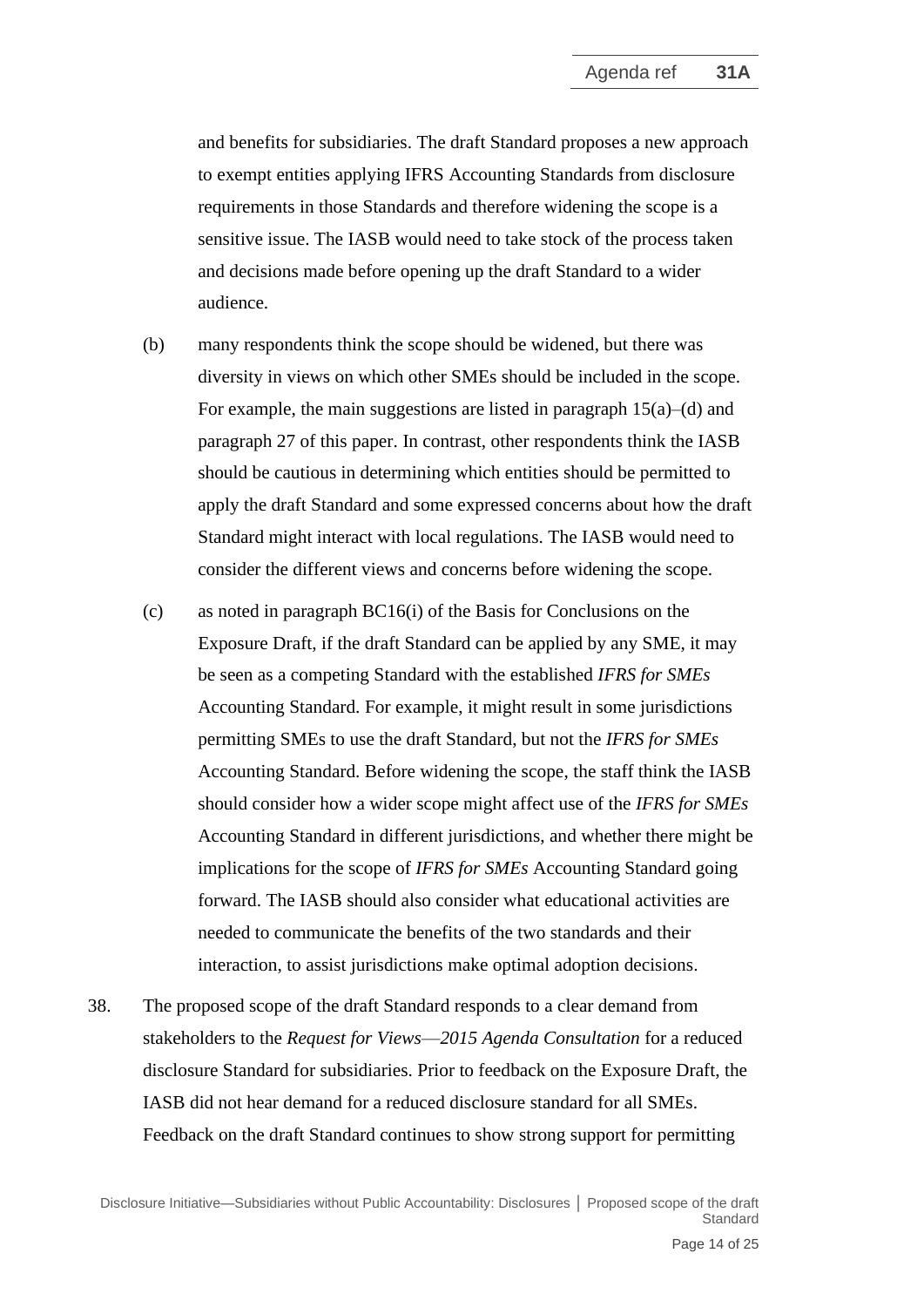eligible subsidiaries to use the draft Standard, but feedback is mixed on whether the scope should be extended to some or all other SMEs. Consequently, the staff think that the IASB should first finalise the draft Standard with the existing scope to respond to this clear demand, rather than delay the benefits for subsidiaries while the IASB redeliberates the issues about widening the scope described above. Furthermore, the IASB would then have an opportunity to first assess implementation of the new approach on a subset of SMEs and make a more informed decision on whether to widen the scope to include any other entities without public accountability. It would also allow time for jurisdictions to address the challenges on how the draft Standard interacts with local regulations for a smaller population of entities (subsidiaries) before a wider scope is considered.

## *Should the scope be widened to include subsidiaries that are financial institutions?*

- 39. Some respondents said the scope should be widened to include subsidiaries that are financial institutions, including insurers and banks. Paragraphs 32–38 of this paper discuss widening the scope to include other entities without public accountability. Therefore, paragraphs 40–42 of this paper only consider those subsidiaries that are financial institutions and have public accountability. In addition, Agenda Paper 30B of this meeting discusses whether the definition of public accountability should be further clarified for financial institutions.
- 40. As explained in Agenda Paper 31 of this meeting, the IASB's approach in developing the draft Standard was:
	- (a) to use the disclosure requirements in the *IFRS for SMEs* Accounting Standard when there are no recognition and measurement differences from IFRS Accounting Standards; and
	- (b) when there are such differences, to tailor the disclosures in IFRS Accounting Standards using the same principles applied to develop the disclosure requirements in the *IFRS for SMEs* Accounting Standard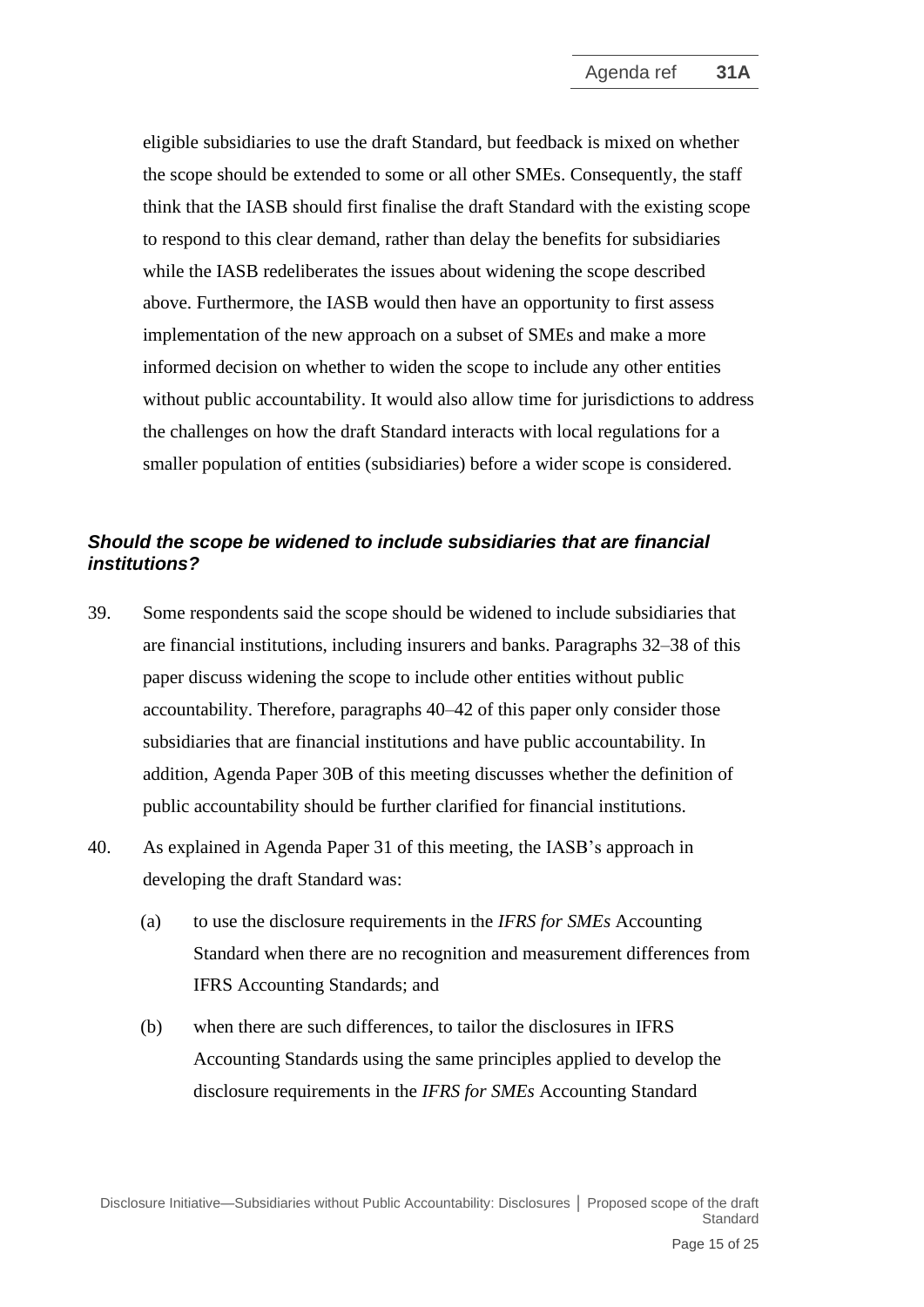(paragraph BC157 of the Basis for Conclusions on the *IFRS for SMEs* Accounting Standard).

- 41. If the scope was widened to include some entities that have public accountability (entities that are outside the scope of the *IFRS for SMEs* Accounting Standard), the IASB would need to reconsider its fundamental approach to developing the draft Standard. In particular:
	- (a) the disclosure requirements in the *IFRS for SMEs* Accounting Standard were specifically designed for SMEs and users of SME financial statements, and, on this basis, they were substantially reduced from the disclosure requirements in IFRS Accounting Standards. Consequently, there would likely be pressure for additional disclosure requirements to be added to the draft Standard to satisfy the needs of the wider group of financial statement users of publicly accountable entities.
	- (b) both during development of the *IFRS for SMEs* Accounting Standard and during the second comprehensive review of the *IFRS for SMEs* Accounting Standard the staff performed significant outreach with users of SME financial statements to confirm the principles in paragraph BC157 of the Basis for Conclusions on the *IFRS for SMEs* Accounting Standard appropriately identify their information needs. Consequently, the staff would need to go back and perform this outreach with the wider group of users of publicly accountable entities to identify whether these principles are appropriate and if additional principles are necessary.
- 42. For the above reasons, the staff do not think that the IASB should consider widening the scope of the draft Standard to include any subsidiaries that have public accountability.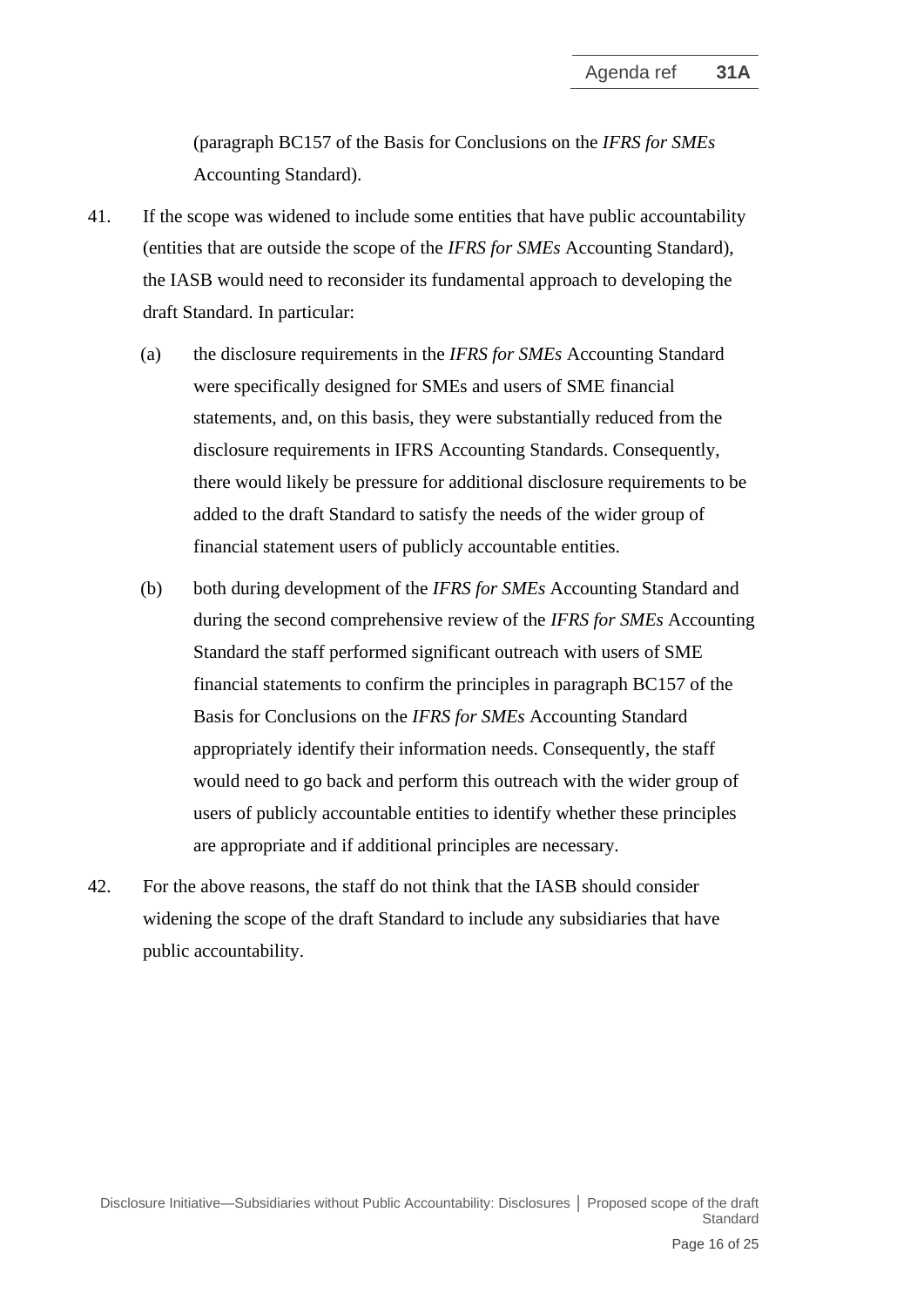### *Should regulators decide on the scope?*

- 43. A few respondents (mainly standard-setters in Asia) noted that local regulators are in a better position to determine the scope of the draft Standard. Ultimately decisions on which entities should apply IFRS Accounting Standards, including the draft Standard, already rest with the local authorities in a jurisdiction. However, a clear description of the class of entity for which the draft Standard is intended (the proposed scope) is essential so that:
	- (a) the IASB can decide on the requirements that are appropriate for that class of entity, and
	- (b) local authorities (for example, regulators), standard-setters, reporting entities and their auditors will be informed of the intended scope of applicability of the draft Standard and will understand that there are some types of entities for which the draft Standard is not intended.
- 44. The proposed scope sets out the maximum scope for which the draft Standard is intended. If a jurisdiction considers that, given its particular circumstances, some entities within the proposed scope should not be permitted to apply the draft Standard, that jurisdiction could further restrict the scope of the draft Standard (see paragraphs 45–47 of this paper). However, a jurisdiction may not permit entities outside the proposed scope to apply and state compliance with IFRS Accounting Standards—that jurisdiction would need to incorporate the draft Standard into its local GAAP and entities would state compliance with the local GAAP in that jurisdiction.

### *Should the scope be narrowed further?*

45. A few respondents suggested a narrower scope. However, as most respondents supported allowing subsidiaries meeting the criteria in paragraph 8 of this paper (eligible subsidiaries) to apply the draft Standard and many suggested the scope should be widened beyond eligible subsidiaries, the staff do not suggest that the IASB considers narrowing the proposed scope.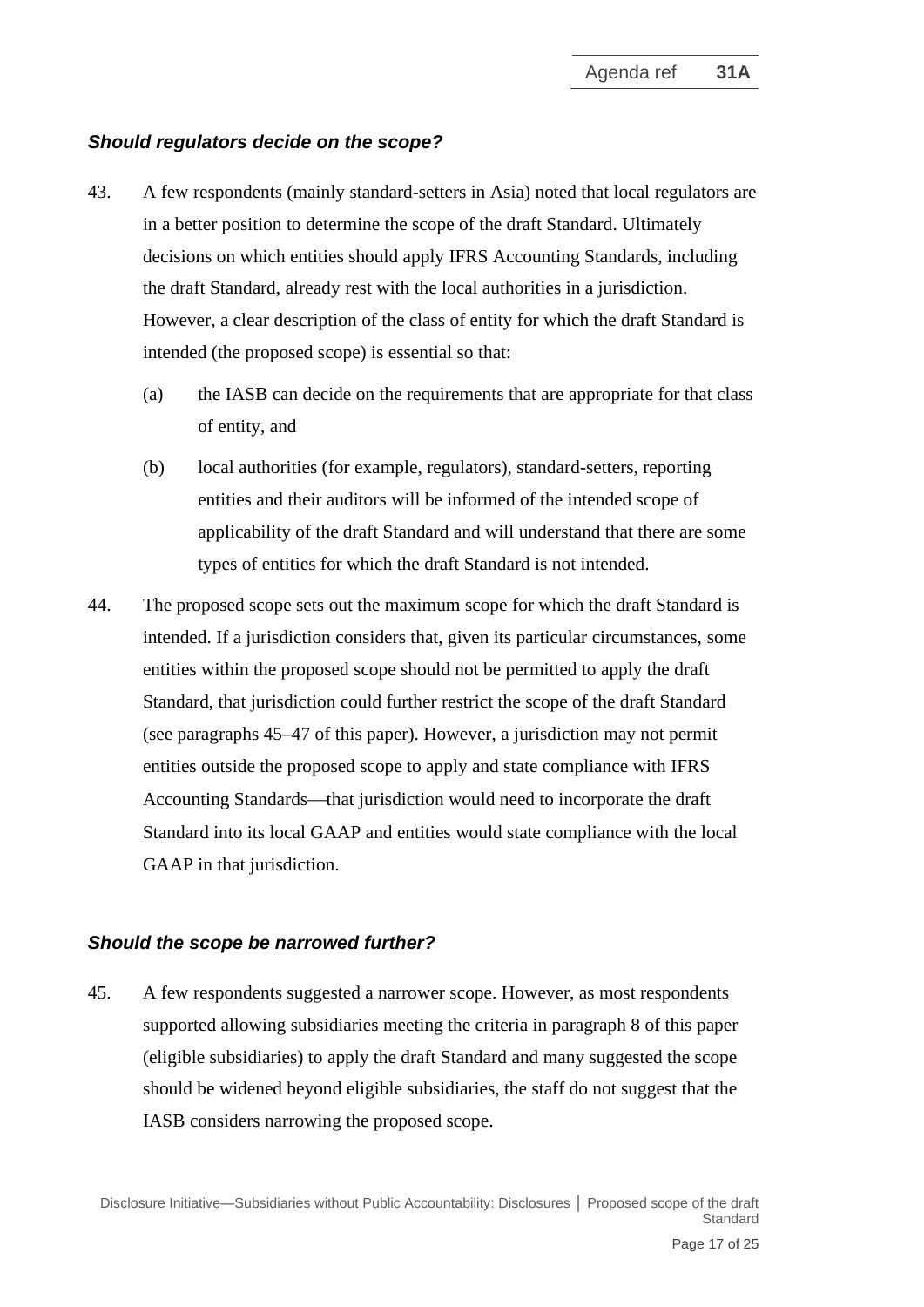- 46. As noted in paragraph 44 of this paper, a jurisdiction could decide to further restrict the scope of the draft Standard. The staff observe that the local authorities in a jurisdiction could adopt the draft Standard but restrict some subsidiaries in their jurisdiction from applying it. For example, a jurisdiction might decide to require subsidiaries who submit financial statements to regulators to apply the full disclosure requirements IFRS Accounting Standards, rather than the draft Standard. However, subsidiaries of the same group in other jurisdictions would not be subject to these local requirements.
- 47. A suggestion was made that the IASB should consider requiring that noncontrolling shareholders are informed about, and do not object to, a partially owned subsidiaries applying the draft Standard (similar to paragraph 4(a)(i) of IFRS 10 *Consolidated Financial Statements*). The staff do not suggest restricting the scope this way as the draft Standard was developed considering all users of the financial statements of entities without public accountability. The staff think that the requirement in paragraph  $4(a)(i)$  of IFRS 10 is primarily intended to protect capital market investors that rely on external financial reporting as their only means of obtaining financial information about the entity. As noted above, the local authorities could restrict the scope of the draft Standard by adding a requirement to inform non-controlling shareholders in a particular jurisdiction.

## *Clarification of the description of public accountability*

48. The description of public accountability in the draft Standard is based on the definition of public accountability and supporting guidance in the *IFRS for SMEs* Accounting Standard. Therefore, the related feedback on the draft Standard, staff analysis and recommendations are covered in Agenda Paper 30B of this meeting, which considers whether the definition of public accountability in the *IFRS for SMEs* Accounting Standard (and the draft Standard) should be further clarified.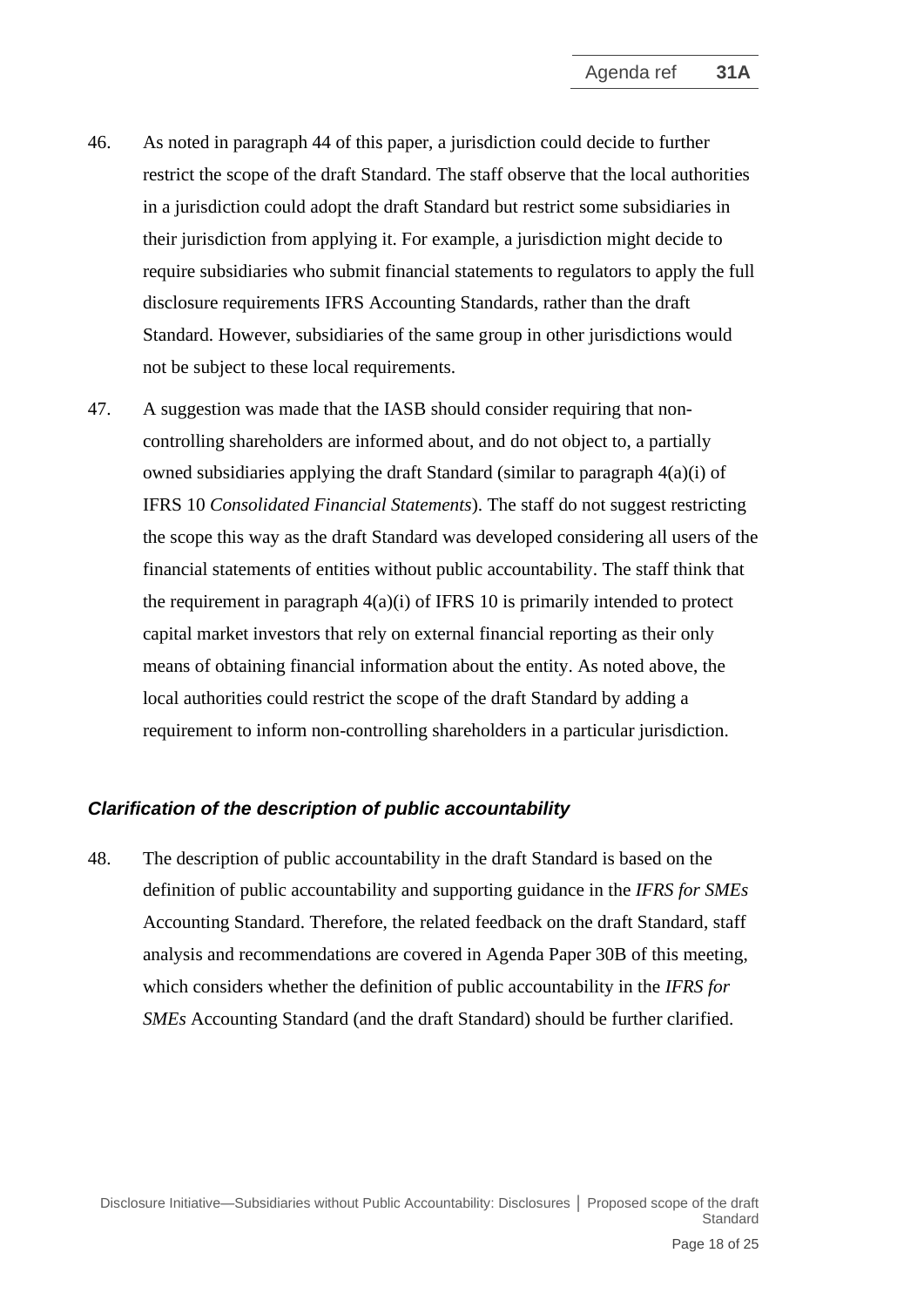## *Available for public use*

49. Some respondents asked for guidance about when financial statements are 'available for public use'. This term is already used in several IFRS Accounting Standards (for example, IFRS 10) and similar terminology is being discussed in the IASB's projects (for example, in the IASB's Primary Financial Statements project). Therefore, the staff will perform further work to understand how the term is used in these other areas before bringing proposals to the IASB at a future meeting.

#### **Staff recommendation and possible next steps**

- 50. As noted above, the staff recommend the IASB prioritises the project resources to finalise the draft Standard with the scope as proposed in the draft Standard. To enable the IASB and the local authorities in jurisdictions time to first assess implementation of the new approach on a subset of SMEs before a wider scope is considered, the staff recommend the IASB should commit to review the scope of the draft Standard as part of the post-implementation review of the Standard (if the Standard is finalised). Depending on the feedback on the post-implementation review, the IASB would then either add a new project on the scope of the Standard to its research pipeline or undertake a standard-setting project to review the scope as soon as possible. 6
- 51. The staff consider that any future project that considers widening the scope should consider the issues in paragraph 37 of this paper and include outreach to understand how a wider scope might affect the established *IFRS for SMEs* Accounting Standard, for example:

<sup>&</sup>lt;sup>6</sup> The IASB will apply the criteria for assessing matters identified in the post-implementation review. More information about the criteria can be found on the IFRS Foundation's website: IFRS - [Post-implementation](https://www.ifrs.org/projects/post-implementation-reviews/)  [Reviews.](https://www.ifrs.org/projects/post-implementation-reviews/)

Disclosure Initiative—Subsidiaries without Public Accountability: Disclosures **│** Proposed scope of the draft Standard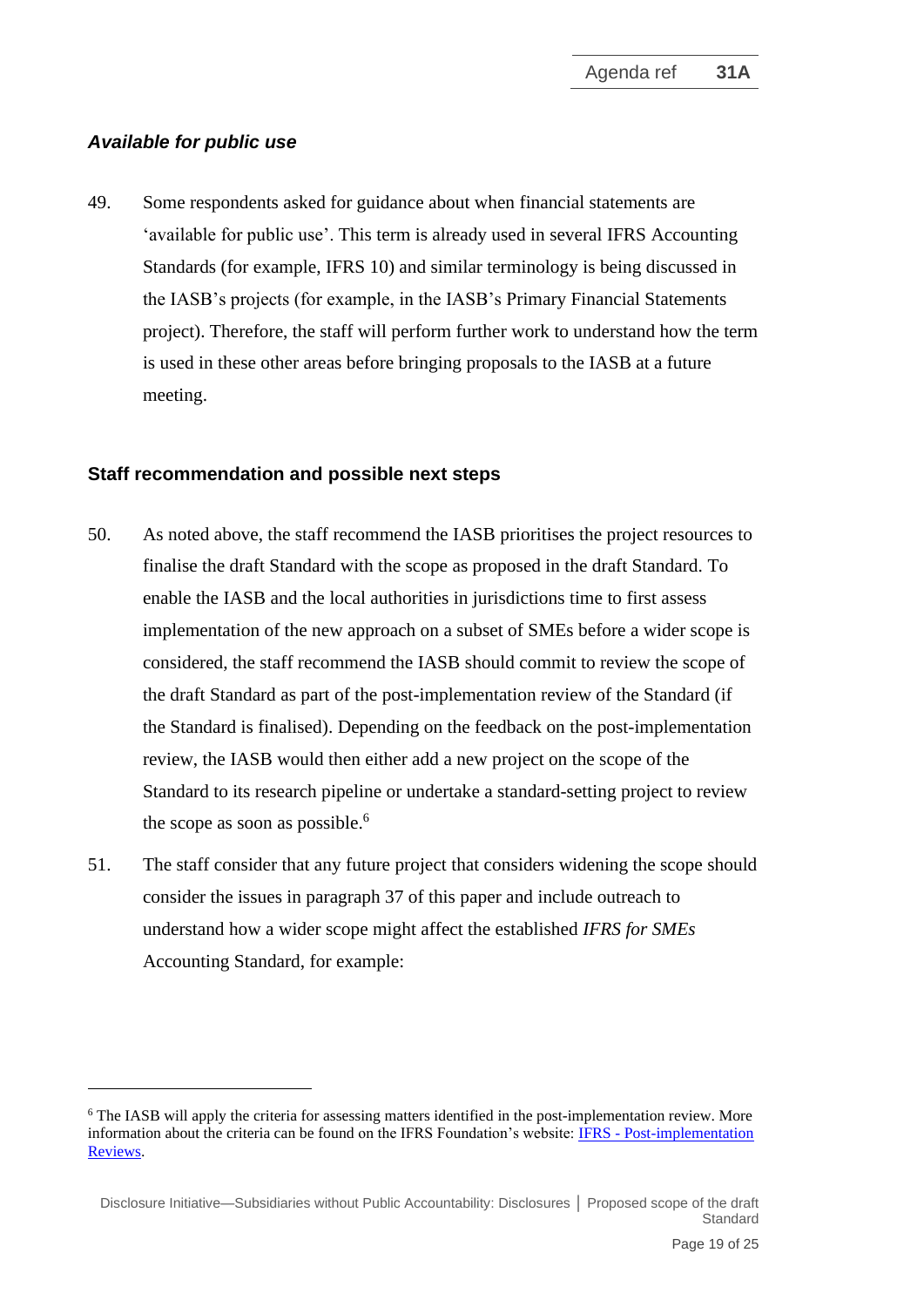- (a) whether jurisdictions would permit SMEs to use the draft Standard but not the *IFRS for SMEs* Accounting Standard and their reasons for doing so; and
- (b) why some respondents view the draft Standard as more appropriate than the *IFRS for SMEs* Accounting Standard for some SMEs that are not subsidiaries.
- 52. The staff think that this work would need to be performed before a decision on widening the scope of the draft Standard is made as explained in paragraph 37(c) of this paper. In particular, it would enable us to understand how the suite of the IASB's Accounting Standards (IFRS Accounting Standards and the *IFRS for SMEs* Accounting Standard) is likely to be used in practice and assess what communication and educational efforts are necessary to help jurisdictions make optimal adoption decisions for their particular circumstances.

#### **Question for the IASB**

Does the IASB agree with the staff recommendation that if the IASB decides to proceed to finalise the draft Standard, it should:

- finalise the draft Standard with the scope as proposed in the Exposure Draft; and
- commit to review the scope of the draft Standard as part of the post-implementation review of the Standard?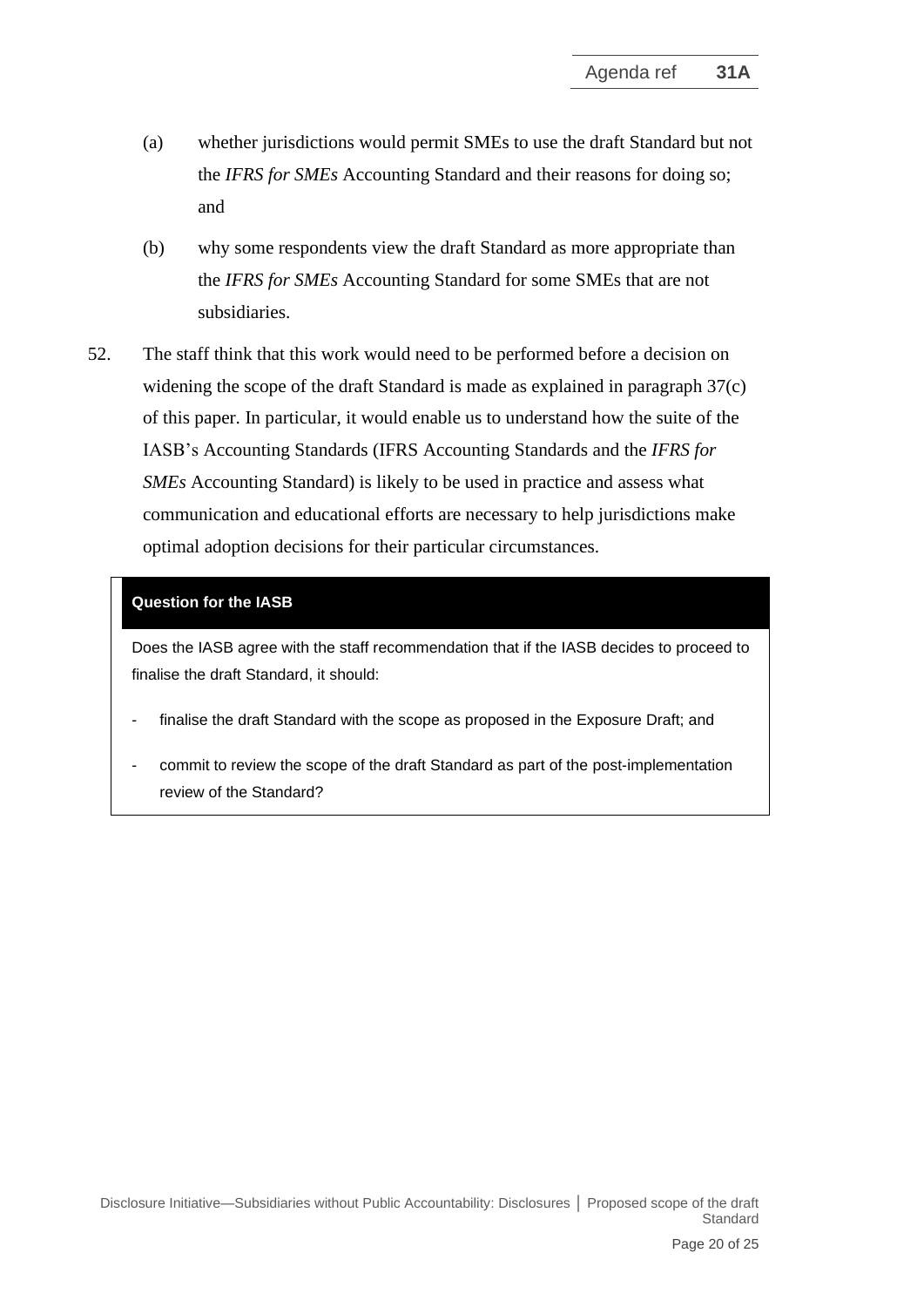# **Appendix A**

## **Extract from the Basis for Conclusions on Exposure Draft** *Subsidiaries without Public Accountability: Disclosures***–Scope.**

### **Scope**

- BC12 The Board is proposing that the draft Standard be available for entities without public accountability that, at the end of their reporting period:
	- (a) are subsidiaries (paragraphs BC13–BC19); and
	- (b) meet one further criterion (paragraphs BC20–BC22).

# **Subsidiaries without public accountability**

- BC13 The Board is proposing that only a subsidiary without public accountability (see paragraph  $6(a)$ –(b) of the draft Standard) be permitted to apply the draft Standard, consistent with the Board's decision when it added the project to the research pipeline (see paragraph BC3).
- BC14 The Board's proposal is that a subsidiary applying the draft Standard would also be eligible to apply the *IFRS for SMEs* Standard. Therefore, to be permitted to apply the draft Standard, a subsidiary cannot have public accountability (see paragraph 6(b) of the draft Standard). The draft Standard includes the description of public accountability from paragraphs 1.3–1.4 of the *IFRS for SMEs* Standard (see paragraphs 7–8 of the draft Standard).
- BC15 The Board considered whether to permit other types of SMEs (that is, other entities without public accountability), such as joint ventures and associates, or all SMEs to apply the draft Standard. Arguments supporting such an approach include that:
	- (a) although the request to the Board was in respect of subsidiaries with parents presenting consolidated financial statements applying IFRS Standards, and was to reduce costs for the group, the project is eliminating disclosure requirements that are not intended for the users of SMEs' financial statements. As such, other SMEs, like joint ventures and associates, and not just subsidiaries, might prefer applying the draft Standard.
	- (b) permitting other types of SMEs to apply the draft Standard could encourage some SMEs that do not apply IFRS Standards to apply IFRS Standards. Further, in a jurisdiction that does not permit the *IFRS for SMEs* Standard to be applied, applying the draft Standard, rather than local generally accepted accounting principles (GAAP), might enable the entity to reduce its cost of capital.
	- (c) although the project focuses on reducing costs for subsidiaries that are SMEs, other entities that meet the definition of SMEs could also benefit from reduced costs. For example, an SME that, in the medium or long term, plans to issue debt or equity instruments that would be traded in a public market, might prefer to apply IFRS Standards instead of local GAAP or the *IFRS for SMEs* Standard, and so would benefit from the cost reduction available by applying the draft Standard.
	- (d) an option for all SMEs to apply IFRS Standards with reduced disclosures could allow the Board to develop a more simplified version of the *IFRS for SMEs* Standard.
	- (e) permitting all SMEs to apply the draft Standard would provide more options for a jurisdiction's financial reporting framework. For example, some jurisdictions that have developed local GAAP requirements for all SMEs based on IFRS Standards with reduced disclosure requirements could replace their local GAAP requirements. Other jurisdictions could require some SMEs to apply IFRS Standards (including the draft Standard) and require other SMEs to apply the *IFRS for SMEs* Standard.
- BC16 After considering the arguments, the Board decided that it should not expand eligibility to apply the draft Standard, because: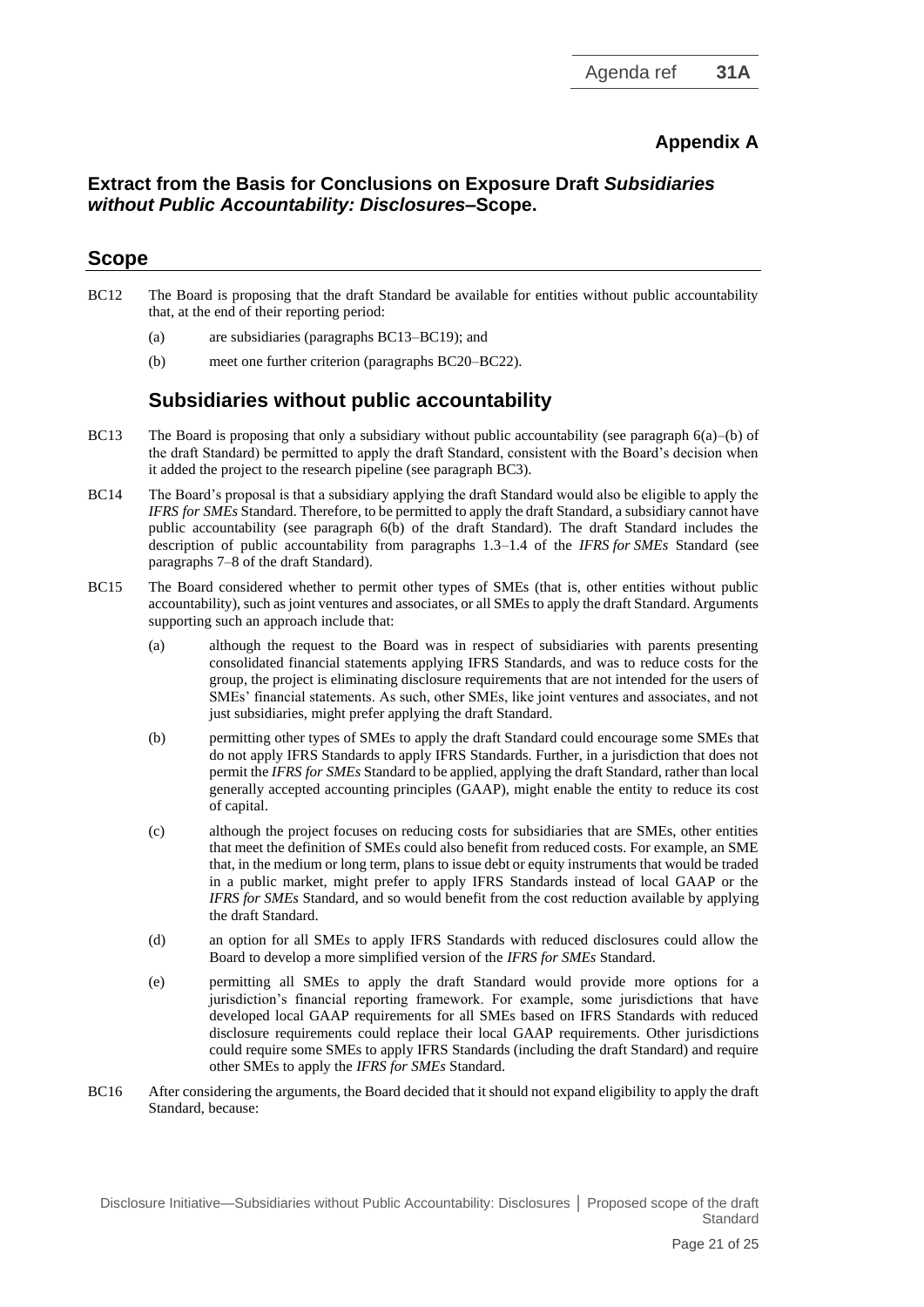- (a) the proposed scope is consistent with the project objective and the feedback from stakeholders calling for reduced disclosure requirements for subsidiaries whose parent prepares consolidated financial statements applying IFRS Standards.
- (b) the Board has considered SMEs' reporting requirements and, based on users' needs and on cost–benefit considerations, it developed the *IFRS for SMEs* Standard. That Standard is applied in many jurisdictions.
- (c) the Board considered not only the needs of users of SMEs' financial statements when it developed the *IFRS for SMEs* Standard, but also the resources available to SMEs to apply that Standard (see paragraph BC47 of the *IFRS for SMEs* Standard). Subsidiaries that have access to the group's resources generally receive support in their application of IFRS Standards that alleviate strain on their resources.
- (d) an entity electing to apply IFRS Standards in preparing its financial statements is usually responding to users' needs. If preparing financial statements applying IFRS Standards is important to an SME's users, then disclosures required by IFRS Standards are likely to be equally important. Subsidiaries that are SMEs that have to report to their parent applying IFRS Standards are *required* to apply the recognition and measurement requirements in IFRS Standards, and in their own financial statements reduced disclosures are preferred because they reduce costs while satisfying the needs of SME users. The same cannot be said of an SME that *prefers* to apply recognition and measurement requirements in IFRS Standards but with reduced disclosures.
- (e) the Board's project is intended to address cost–benefit considerations for a subset of SMEs subsidiaries—arising from their particular circumstances (as discussed in paragraph BC2). Therefore, when the project was added to the Board's research pipeline, it investigated an approach with those SMEs in mind.
- (f) the proposal to reduce disclosure requirements significantly is a new approach for the Board and its stakeholders. Restricting the scope to subsidiaries that are SMEs enables the Board and its stakeholders to test that approach. Should the proposals in this Exposure Draft proceed to a Standard, the Board could consider the approach in practice and collect stakeholder feedback to decide whether the Board should or could allow more SMEs to apply such a Standard.
- (g) the Board develops disclosure requirements in IFRS Standards considering the information needs of users of the financial statements. The Board concluded that it should exercise caution when introducing a new IFRS Standard that exempts some entities from some of these requirements.
- (h) eligible subsidiaries would want to apply changes to the requirements in IFRS Standards in their own financial statements at the same time as their parent to avoid the need for additional accounting records, and would not want a delayed effective date. If the scope of the draft Standard were extended to all SMEs, there is a concern that the Board would receive requests for the effective date of changes to the recognition and measurement requirements in IFRS Standards to be later for these SMEs. Based on feedback that some SMEs do not have internal accounting resources or the resources to hire accounting advisers on an ongoing basis, the Board decided to update the *IFRS for SMEs* Standard periodically (see paragraph BC163 of the Basis for Conclusions of the *IFRS for SMEs* Standard). Amendments to the *IFRS for SMEs* Standard are not expected to be more frequent than approximately once every three years, and usually after a comprehensive review, to provide SMEs with a stable platform.
- (i) if the draft Standard can be applied by any SME, it may be seen as a competing Standard with the *IFRS for SMEs* Standard. For example, permitting all SMEs to apply the draft Standard might result in some jurisdictions permitting the draft Standard to be applied and not permitting the *IFRS for SMEs* Standard to be applied, or might result in some lenders or investors requiring that the draft Standard be applied by an SME because they perceive it to be superior to the *IFRS for SMEs* Standard. However, applying the draft Standard rather than the *IFRS for SMEs* Standard could be more costly for some SMEs as the *IFRS for SMEs* Standard considers the costs to SMEs and the resources of SMEs to prepare financial statements and contains several simplifications to the recognition and measurement principles in IFRS Standards.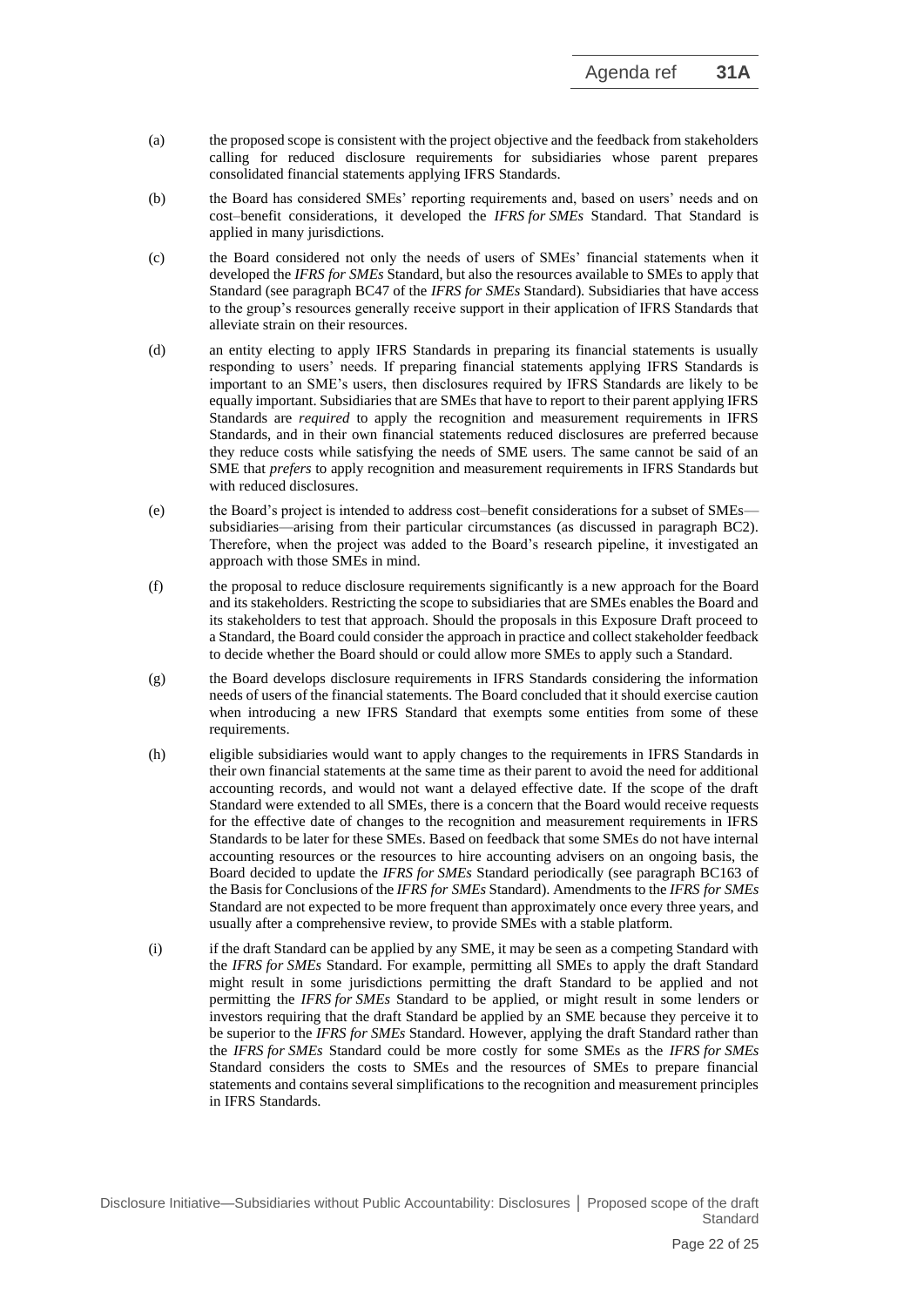#### **At the end of the reporting period**

- BC17 The Board is proposing that only a subsidiary without public accountability at the end of its reporting period can apply the draft Standard. The Board considered other approaches, such as permitting an entity to apply the draft Standard if the entity was a subsidiary at any time during the reporting period, or at the start of its reporting period.
- BC18 If the Board were to permit an entity to apply the draft Standard if the entity were a subsidiary at the start of, or at any time during, its reporting period, an entity that ceased to be a subsidiary near the end of its reporting period would remain eligible to apply the draft Standard for that reporting period. This would allow more time for the entity to make any necessary changes to its financial reporting systems. However, in the Board's view a transaction resulting in an entity ceasing to be a subsidiary would usually have been planned for some time thus allowing the entity to make any necessary changes to its reporting systems and processes.
- BC19 Further, permitting an entity to apply the draft Standard if that entity were a subsidiary at the start of, or at any time during, its reporting period would result in an entity that ceased to be a subsidiary near the start of its reporting period remaining eligible to apply the draft Standard for that reporting period despite it not having been a subsidiary for most of the reporting period. The Board also concluded that specifying that the entity is required to be a subsidiary at the end of the reporting period is simple and clear.

# **Other qualifying criterion**

- BC20 The Board is proposing that the draft Standard should be available only to subsidiaries of a parent that produces consolidated financial statements that comply with IFRS Standards. Paragraph 6(c) of the draft Standard is based on the requirements in paragraph 4(a)(iv) of IFRS 10 *Consolidated Financial Statements.* If a subsidiary, Entity A, is also a parent and its ultimate parent, and any intermediate parents, present consolidated financial statements applying accounting standards other than IFRS Standards, in accordance with IFRS 10, Entity A would present consolidated financial statements (see paragraph 4(a)(iv) of IFRS 10). Subsidiaries of Entity A would be eligible to apply the draft Standard if they do not have public accountability.
- BC21 Restricting the scope to subsidiaries of a parent that produces consolidated financial statements that comply with IFRS Standards is consistent with stakeholder feedback about the need for reduced disclosure requirements for such subsidiaries. If the draft Standard is not limited to such subsidiaries, then those subsidiaries would incur additional costs (the project aims to eliminate these costs). If a parent applied a different GAAP, a subsidiary applying the draft Standard would need to monitor recognition and measurement differences between the two reporting frameworks. To remain true to the project objective, the Board decided to limit the scope of the draft Standard to subsidiaries whose parent produces consolidated financial statements that comply with IFRS Standards.
- BC22 Some may believe that by limiting the scope of the draft Standard to subsidiaries of a parent that produces consolidated financial statements complying with IFRS Standards, the full disclosures required by IFRS Standards about the subsidiary would be available in the parent's consolidated financial statements. However, this is not necessarily true:
	- (a) consolidated financial statements are prepared applying a materiality assessment appropriate for the group, whereas the subsidiary's financial statements are prepared applying a materiality assessment appropriate for that subsidiary; and
	- (b) the principles applied to establish disclosure requirements for the draft Standard are the same principles the Board used when it developed the disclosure requirements in the *IFRS for SMEs* Standard—those principles do not assume that consolidated financial statements would be available.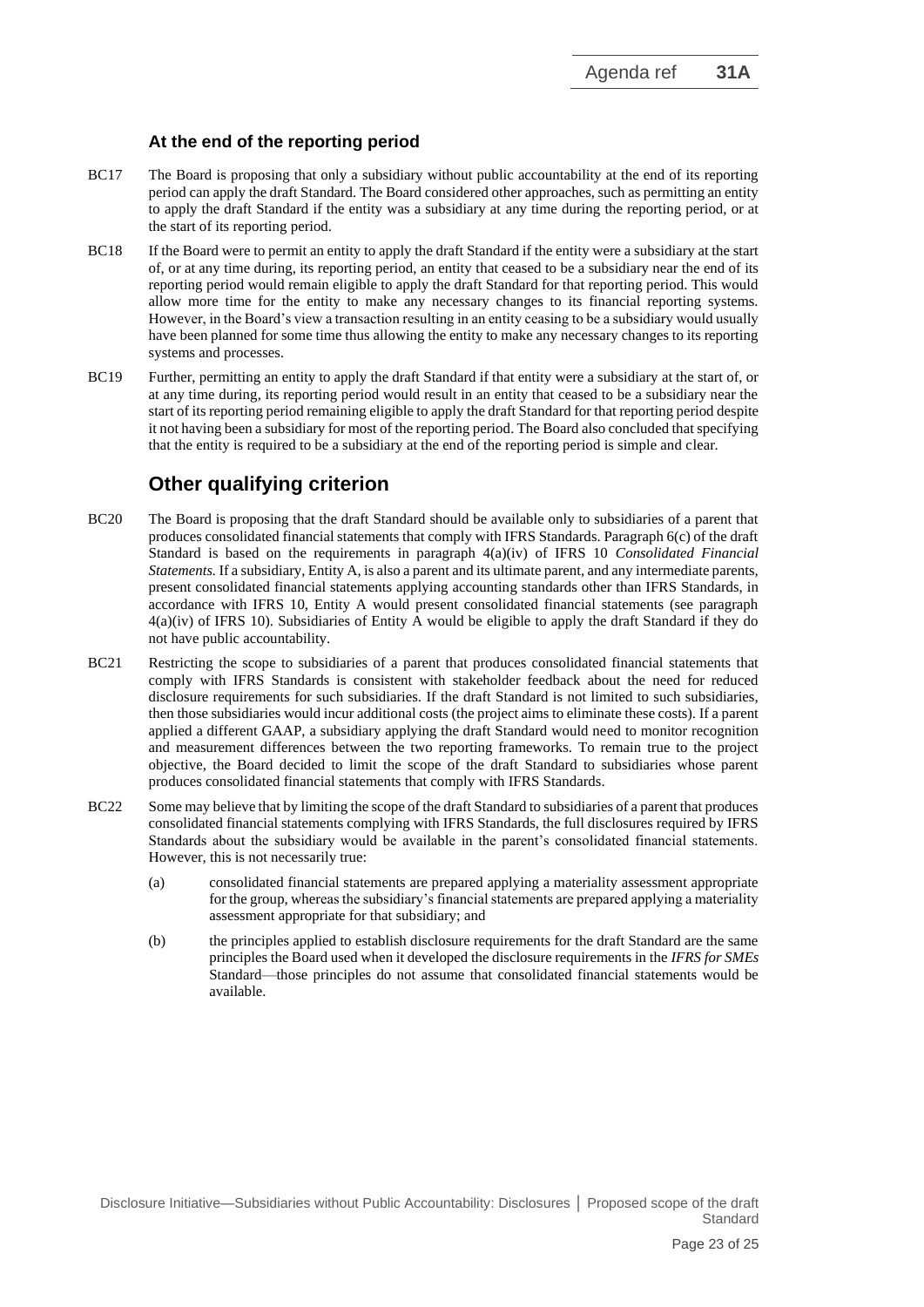## **Appendix B**

### **Alternative view of Ms Françoise Flores on the Exposure Draft** *Subsidiaries without Public Accountability: Disclosures*

- AV1 Ms Flores voted against the proposals in the Exposure Draft. Ms Flores agrees with designing disclosure requirements that are specific to entities without public accountability and that apply IFRS recognition and measurement requirements. However, she opposes restricting such requirements to subsidiaries that are SMEs. As noted in the Basis for Conclusions, the Board developed the proposed disclosure requirements following an approach relevant for all entities without public accountability, and hence without taking into account any characteristics of a subsidiary. Ms Flores therefore believes that all entities without public accountability should be eligible to apply the draft Standard, because it is by design relevant to all of them. Ms Flores holds this view for several reasons, both strategic and technical.
- AV2 Ms Flores notes that the IFRS Foundation's mission is to develop standards that bring transparency, accountability and efficiency to financial markets around the world. To fulfil this mission, the Board should make decisions that facilitate the widest possible use of IFRS Standards. In Ms Flores' view, expanding the eligibility of the draft Standard would be in line with the IFRS Foundation's mission. So far, the Board has developed IFRS Standards that are specifically designed for publicly accountable entities and developed and maintained the *IFRS for SMEs* Standard, which is available only to entities without public accountability. The draft Standard could open IFRS Standards to entities that currently apply neither IFRS Standards nor the *IFRS for SMEs* Standard. An entity may decide against applying IFRS Standards because of the cost of complying with disclosure requirements that go far beyond what users of the entity's financial statements need. An entity may refrain from applying the *IFRS for SMEs* Standard because the entity deems the Standard unsuitable for the entity's size or the sophistication of its transactions. Some entities without public accountability may wish to apply IFRS Standards to remain comparable with their publicly accountable peers, or because they plan to raise finance on public markets in the medium term. Expanding the eligibility of the draft Standard would enable such entities to apply IFRS Standards more easily.
- AV3 In deciding on a restricted scope, the Board de facto restricts the choice jurisdictions can make, that is, either requiring non-publicly accountable entities to apply IFRS Standards with disclosure requirements that are deemed too costly and not adjusted to the needs of their financial statements' users, or requiring the use of the *IFRS for SMEs* Standard. In Ms Flores' view, such a limited choice was acceptable until the IFRS Foundation dedicated resources to developing in IFRS Standards disclosure requirements for entities without public accountability. Because such requirements are available, no entity and its financial statements' users should bear the cost of unnecessary disclosures, and no jurisdiction should be prohibited from opening the use of the draft Standard to all entities without public accountability that the jurisdiction regulates. Given the extreme diversity of SMEs in terms of size and level of sophistication, a jurisdiction could mandate the requirements' use by a subset of such entities—for example, by specifying criteria when regulating what standards an entity should use, in a way that best fits the jurisdiction's circumstances. In Ms Flores' view, as a standard-setter, the Board can legitimately restrict eligibility only when doing otherwise would be contrary to transparency, accountability and efficiency in financial markets.
- AV4 No argument for the proposed eligibility restriction that the Board put forward convinced Ms Flores. In Ms Flores' view:
	- (a) having received demand for reduced disclosure requirements specifically for subsidiaries without public accountability neither restricts the Board's scope of analysis nor justifies limiting appropriate research.
	- (b) the *IFRS for SMEs* Standard, which contains reduced disclosure requirements, has been effective for 12 years. In its proposals for a reduced-disclosure Standard, the Board has either retained the disclosure requirements in the *IFRS for SMEs* Standard or used the same approach as it did when developing them. If this approach were likely to lead to negative outcomes, those outcomes would have already arisen from the application of the *IFRS for SMEs* Standard. Hence, there is no such thing as 'a new approach' and the caution the Board claims it needs does not seem justified.
	- (c) according to the Board, cost–benefit considerations would necessarily lead SMEs other than subsidiaries to apply the *IFRS for SMEs* Standard, not IFRS Standards. As further developed